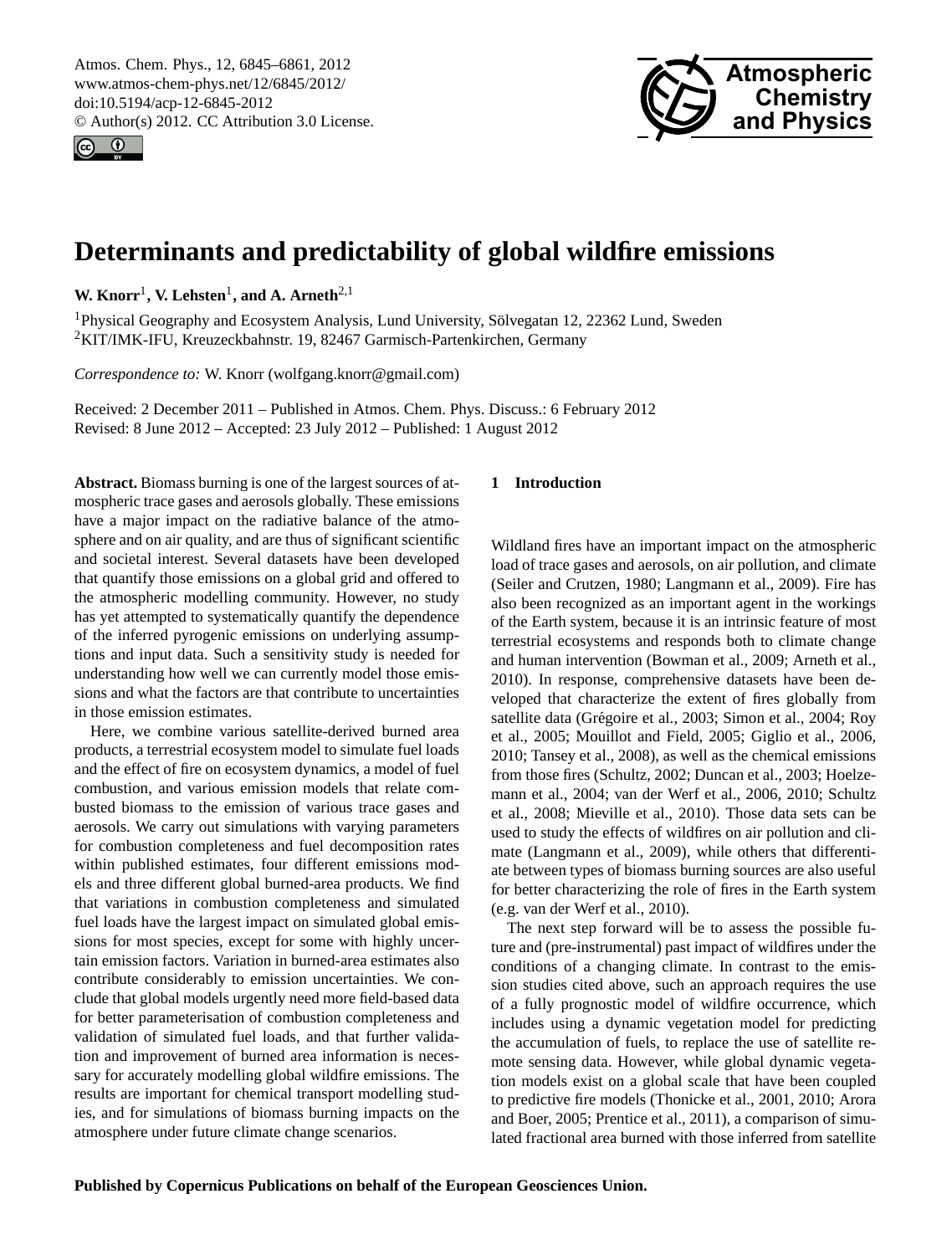data still shows large discrepancies (Thonicke et al., 2001, 2010; Prentice et al., 2011).

Before including fire in comprehensive Earth system models, it is necessary to assess our current ability to model the different steps necessary for computing chemical emissions from wildfires. These steps include characterization of area burned, quantification of the amount of biomass combusted per area burned, and amount of chemical species emitted per unit amount of biomass combusted. Only if we better understand how sensitive simulated emissions are to uncertainties in each of these steps can we, for example, judge how well we need to reproduce burned area by prognostic models, or how accurately we need to simulate fuel loads and combustion factors.

The commonly used approach to compute pyrogenic emissions is to combine information on fire occurrence and extent with information on available fuel, combustion completeness (i.e. fraction of fuel combusted in a fire), and conversion rates of combusted fuel to the emitted amounts of various trace gases (Seiler and Crutzen, 1980). Relevant observations that cover the entire earth are available only from satellite remote sensing. Such products include fire occurrence counts detected by radiant emissions from fires in the middle infrared (Matson and Dozier, 1981), or the detection of burn scars by analysing bidirectional surface reflectance (Govaerts et al., 2002; Roy et al., 2005).

Fuel load is more difficult to derive from remotely sensed information. Studies using radar or LIDAR are promising but rely on locally trained image classification (e.g. Mutlu et al., 2008), or can only sense fuel contained in standing structures (Saatchi et al., 2007). To the knowledge of the authors there is no global product of fuel load available that is based on these techniques. Therefore, ecosystem models are often used to model fuel load (e.g. van der Werf et al., 2010), which depends not only on plant type distribution and climate, but also on the effect of the fires itself (Thonicke et al., 2010). Observations of the combustion process are even more difficult to obtain from the field, with the closest being observations of radiant energy from satellites, which can be used for estimating the total amount of energy generated by the fire (Wooster et al., 2005). Since this technique is still under development (Boschetti and Roy, 2009; Ellicott et al., 2009), the fraction of fuel combusted in a fire is usually an assumed or modelled value (Ito and Penner, 2004; Arora and Boer, 2005; Wiedinmyer et al., 2006; Thonicke et al., 2010).

The provision of emission fields for biomass burning based on global models and satellite observations is already a useful and important step for the atmospheric modelling community. It allows assessing how important pyrogenic emissions are for the total atmospheric trace gas or aerosol load, and their contribution to interannual variations and episodes (Langmann et al., 2010). Modelled trace gas fields can be compared to those trace gases that are easy to observe, such as carbon monoxide, to evaluate chemical transport and emissions modelling together (Langenfelds et al., 2002; Kopacz et al., 2010). However, the variety of approaches to compute emissions leads one to suspect that the use of different observations and models will yield varying emission fields, and any comparison between modelled and observed atmospheric trace gases or aerosol loads needs to take into account that a whole range of possible emission fields exists, some of which may lead to better and some to worse agreement with atmospheric observations. Only if we narrow down uncertainties for simulating current emissions can we hope to develop reliable models for assessing the impact of climate change on these emissions.

In this study, we therefore pose the following question: how sensitive are simulations of chemical emissions from wildfires to varying assumptions and data currently available in the published literature?

# **2 Methods**

We combine remotely sensed burned area with modelled fuel loads from the Lund-Potsdam-Jena General Ecosystem Simulator (LPJ-GUESS) (Smith et al., 2001). The flux of carbon from fire to the atmosphere computed by LPJ-GUESS is subsequently fed into a set of separate models to compute emissions of various trace gases (Fig. 1). We explore the sensitivity of modelled chemical emissions to the different algorithms and parameterizations for emissions and fuel combustion, as well as remotely sensed burned area. We also propagate reported uncertainties in emission factors to the final results. Finally, we compare the sensitivity of modelled emissions to uncertainties in emission factors, to the choice of emission model and burned area data set, and uncertainties regarding the parameterisations of fuel combustion and turnover.

The purpose of this work is to explore the sensitivity of modelled wildfire emissions to various key inputs and parameterizations, where these imputs are varied within reasonable bounds based on published data and estimates. This method mainly serves the purpose of pointing out areas that need further refinement or validation. The modelling framework with its associated flow of information is illustrated in Fig. 1.

We deliberately choose a simple approach to fire modelling, instead of a fully prognostic fire model, in order to make the chain of factors entering the sensitivity study as transparent as possible. Instead of computing burned area and assessing how different parameterisations of the burnedarea model affect the results, we use a variety of burned area products as input.

#### **2.1 Ecosystem and fuel combustion model**

We use LPJ-GUESS to compute the establishment, growth and mortality of potential natural vegetation, as well as plant and soil water status and plant litter accumulation on a global scale (Smith et al., 2001). Carbon, water and surface energy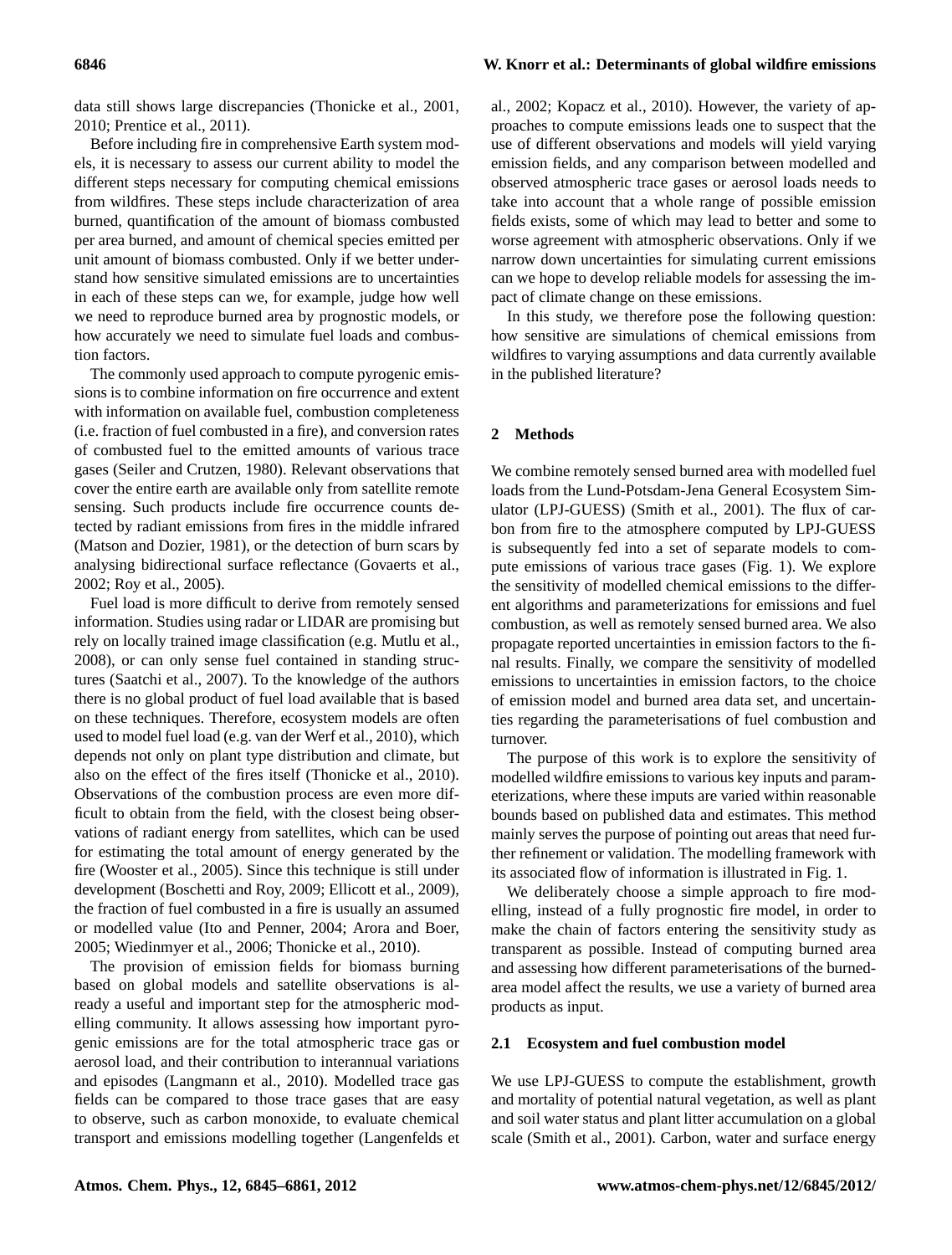|  |  |  |  | Table 1. Plant functional types and fire-related mortality used with LPJ-GUESS. |
|--|--|--|--|---------------------------------------------------------------------------------|
|--|--|--|--|---------------------------------------------------------------------------------|

| PFT                                     | Shade tolerant | Fire-related mortality |
|-----------------------------------------|----------------|------------------------|
| Boreal needle-leaved evergreen tree     | X              | 0.7                    |
| Boreal needle-leaved evergreen tree     |                | 0.7                    |
| Boreal needle-leaved summergreen tree   |                | 0.7                    |
| Temperate broad-leaved summergreen tree | X              | 0.9                    |
| Temperate broad-leaved summergreen tree |                | 0.9                    |
| Temperate broad-leaved evergreen tree   | X              | 0.7                    |
| Tropical broadleaved evergreen tree     | X              | 0.9                    |
| Tropical broadleaved evergreen tree     |                | 0.9                    |
| Tropical broadleaved raingreen tree     |                | 0.7                    |
| $\text{Cool}(\text{C3})$ grass          |                | 1.0                    |
| Warm $(C4)$ grass                       |                | 1.0                    |
|                                         |                |                        |

exchanges are computed on a daily time step, while establishment, growth, allocation, mortality by general disturbance and competition are simulated with a yearly time step. We use the global version of LPJ-GUESS with 13 plant functional types (PFTs), comprising nine tree and two grass PFTs (see Table 1). LPJ-GUESS is used in cohort mode, where groups of individuals of similar age and size, or "cohorts" are represented by a single individual. We run LPJ-GUESS with five patches per grid cell, and a stochastic general patch destroying disturbance with an average return interval of 100 yr. This general, unspecified disturbance represents other catastrophic events than fire (e.g. windfall or insect outbreaks) to prevent unrealistically high stand ages where no fires occur (Smith et al., 2001).

As input data we use the gridded Climate Research Unit TS3.1 monthly observations of diurnal mean temperature, precipitation and percent of potential (full sunshine) insolation for the period 1901 to 2009 (Mitchell and Jones, 2005; Jones and Harris, 2011), following a spin-up procedure described by Sitch et al. (2003). Annual atmospheric  $CO<sub>2</sub>$  concentration is derived from ice-core data (Etheridge et al., 1996) and atmospheric measurements obtained at Maona Loa, Hawaii (Keeling et al., 1995). The model is run on a global quasi-1-degree equal-area grid with 10 525 nonglaciated land grid points. The grid has a resolution of 1 degree latitude by 1 degree longitude at the equator, with the same spacing along lines of equal latitude when away from the equator.

In variation to the standard LPJ-GUESS model, firerelated mortality is computed on a monthly time step by burning each patch with a probability equal to the observed burned fraction of the corresponding grid cell. If a patch burns, a random fraction of the cohorts representing woody PFTs is killed, where the average number of cohorts killed equals the PFT-dependent fire related mortality (see Table 1). Grasses are not killed in a fire but are assumed to re-sprout.

Fuel is represented by four classes: live grass, herbaceous litter (dead grass, leaves or needles), live tree leaves or needles, and woody litter (i.e. dead trees, stems and branches). Following Lehsten et al. (2009), plant litter, if not consumed by fire, decomposes at differential rates, with a turnover time at  $10^{\circ}$ C of  $20$  yr for woody litter (Weedon et al., 2009), but 2.83 yr for herbaceous litter as in (Sitch et al., 2003). Based on extensive observations by Shea et al. (1996) from African savannas, we assume that in each burned patch, 100 % of live grass and 66 % of the mass of tree leaves are combusted. The same study reports an average combustion factor for herbaceous fuel (live grass and leaf litter,  $c<sub>h</sub>$ ) of  $0.91 \pm 0.03$  $(n = 13)$ , and for woody litter  $(c_w)$  of  $0.40 \pm 0.08$   $(n = 12)$ . For the same ecosystem type, Stocks and Kauffman (1997) report an average combustion factor for all fuels of 0.83  $(n = 30, \text{range } 0.44 \text{ to } 1.00)$ . Because the study reports only ranges for groups of samples, we assumed that the mean in each group equals the average of the minimum and maximum, and do not report a standard error estimate. Assuming the ratio of woody to herbaceous fuel is 1:3 (based on Shea et al., 1996), this is consistent with either  $c_h = 1$  and  $c_w = 0.32$ , or  $c_h = 0.9$  and  $c_w = 0.62$ , depending on whether we assume a low or a high estimate for herbaceous fuel.

Combustion factors for forests reported by Ito and Penner (2004) average  $0.27 \pm 0.04$  for woody ("coarse") and  $0.90 \pm 0.04$  for herbaceous ("fine") fuels ( $n = 8$ ; in each case, we give the standard error of the mean). Data given by Stocks and Kauffman (1997) for boreal forests average 0.57 ( $n = 21$ , range 0.36 to 0.76) for total fuel combustion. More data on total combustion factors are available from de Groot et al. (2009) for 128 boreal forest and woodland sites in Canada. From this study, we derive an average combustion factor for total fuel at the forest floor of  $0.58 \pm 0.02$ . If we assume a herbaceous combustion factor of 0.9 and equal amounts of herbaceous and woody fuel, a value of 0.57 for total combustion factor translates into  $c_w = 0.24$ .

For simplicity, we assume that no live woody plant material is burned in a fire. We also assume that all herbaceous fuel is consumbed  $(c<sub>h</sub> = 1)$ , but define an additional sensitivity run with  $c_h = 0.9$ . This value is similar to the data-based emission model study by Wiedinmyer (2006), who used a value of 0.9 for forested areas and 0.98 for grasslands.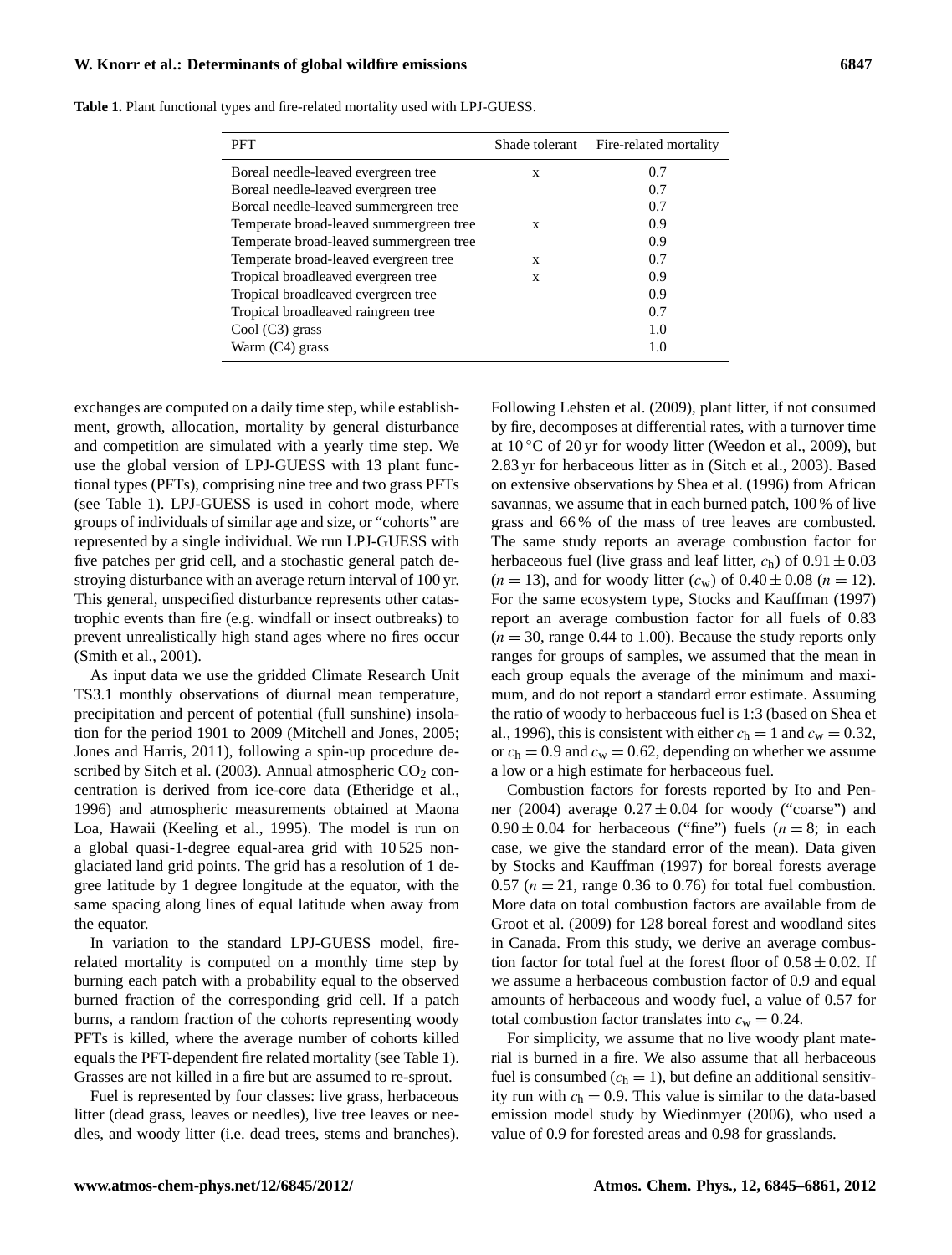

**Fig. 1.** Flow of information used for the sensitivity analysis (thin arrows) between different models (black rectangles). Fixed inputs to the modified vegetation model LPJ-GUESS in dark blue, variable inputs blue-green, outputs in red, black and green, and emissions shown as grey arrows. MCE: modified combustion efficiency, EM: emission model.  $CO<sub>2</sub>$  is global and annual mean, climate inputs gridded and monthly.

For the woody combustion factor,  $c_w$ , we define reasonable bounds between 0.2 based on Ito and Penner (2004), de Groot et al. (2009) and Stocks and Kauffman (1997), and 0.4 based on Shea et al., 1996. To implement woody fuel combustion in LPJ-GUESS, however, the difficulty arises that woody litter in LPJ-GUESS comprises both woody debris on the ground and wood in standing dead trees. The fuel load data reported mostly refer to fuel on the forest floor. Lack of data makes it difficult to apply a suitable correction factor. Therefore, we assume that in an extreme case, half of the woody biomass is in standing trees that do not burn and that the remaining dead woody biomass has a combustion factor of 0.2. The resulting case with  $c_w = 0.1$  is used as a further sensitivity test.

In order to assess uncertainties related to the simulation of fuel loads, we adjusted the turnover time of woody litter to approximately match observed woody fuel loads in extratropical forests. The adjustment defined a further parameterisation where the standard turnover time for woody litter was changed from 20 to 4 yr. For this simulation, we use a mid-range woody combustion factor of 0.30, and the standard herbeceous combustion factor of 1. The simulated and observed fuel loads are shown in the results section.

The standard LPJ-GUESS model treats leaf, stem and branch turnover at annual time steps. In order to realistically simulate seasonal variations of fuel load, input of dead leaves into the pool of herbaceous litter and the phenology of tropical raingreen trees have been modified according to Lehsten et al. (2009). For summergreen trees, the revised model uses length of day to predict the date of leaf shedding (White et al., 1997). Here, leaves are shed on the first day with length less than 10 h, or after 270 days after leaf shooting when day length is never less than 10 h. In the autumn, a day length of 10h occurs between 21 October (Hainich, Germany, deciduous forest, latitude 51.0◦ ) and 23 November (Goodwin Creek, Mississippi, deciduous forest,

latitude 34.3°), the approximate latitude range where summergreen trees typically grow. The dates coincide with the time of declining vegetation greenness seen in satellite data for these two sites [\(http://fapar.jrc.ec.europa.eu/;](http://fapar.jrc.ec.europa.eu/) Gobron et al., 2007). For grasses, the soil moisture triggers of the phenology scheme have also been modified similar to raingreen trees: leaf shoot requires that conditions have been wet for 7 days, while dry conditions for 30 days are sufficient to trigger leaf senescence.

# **2.2 Burned area data sets**

We use three global multi-annual data sets of burned area: the global fire emissions database (GFED) version 3 burned area product (Giglio et al., 2010), the Moderate Resolution Imaging Spectroradiometer (MODIS) MCD45 burned area product (Roy et al., 2005), and the L3JRC burned area product (Tansey et al., 2008). GFED3 is a monthly multi-sensor merged product starting in July 1996 and currently ending December 2010 aggregated at 0.5<sup>°</sup> resolution, MCD45 a 1-km product from April 2000 until November 2010 with a gap in June 2001 based solely on the series of MODIS sensors, and L3JRC a 1-km product based on the SPOT-VEGETATION sensor starting April 2000 and ending March 2007. MCD45 reports up to one burning event per month and grid cell with an accuracy of several days, while L3JRC reports the date of up to one burning event per pixel for the season starting in April and ending in March the following year. From 2001 onwards, GFED3 uses mainly MODIS reflectance data as input, the same as MCD45. All three data sets were aggregated, if necessary, to 0.5 by 0.5 degree spatial resolution, converted to monthly burned fraction of each grid cell and used as input to the modified LPJ-GUESS model. Conversion to the equal-area grid as used by the LPJ-GUESS model was performed by assigning the burned-area grid cell that contains the centre of the corresponding LPJ-GUESS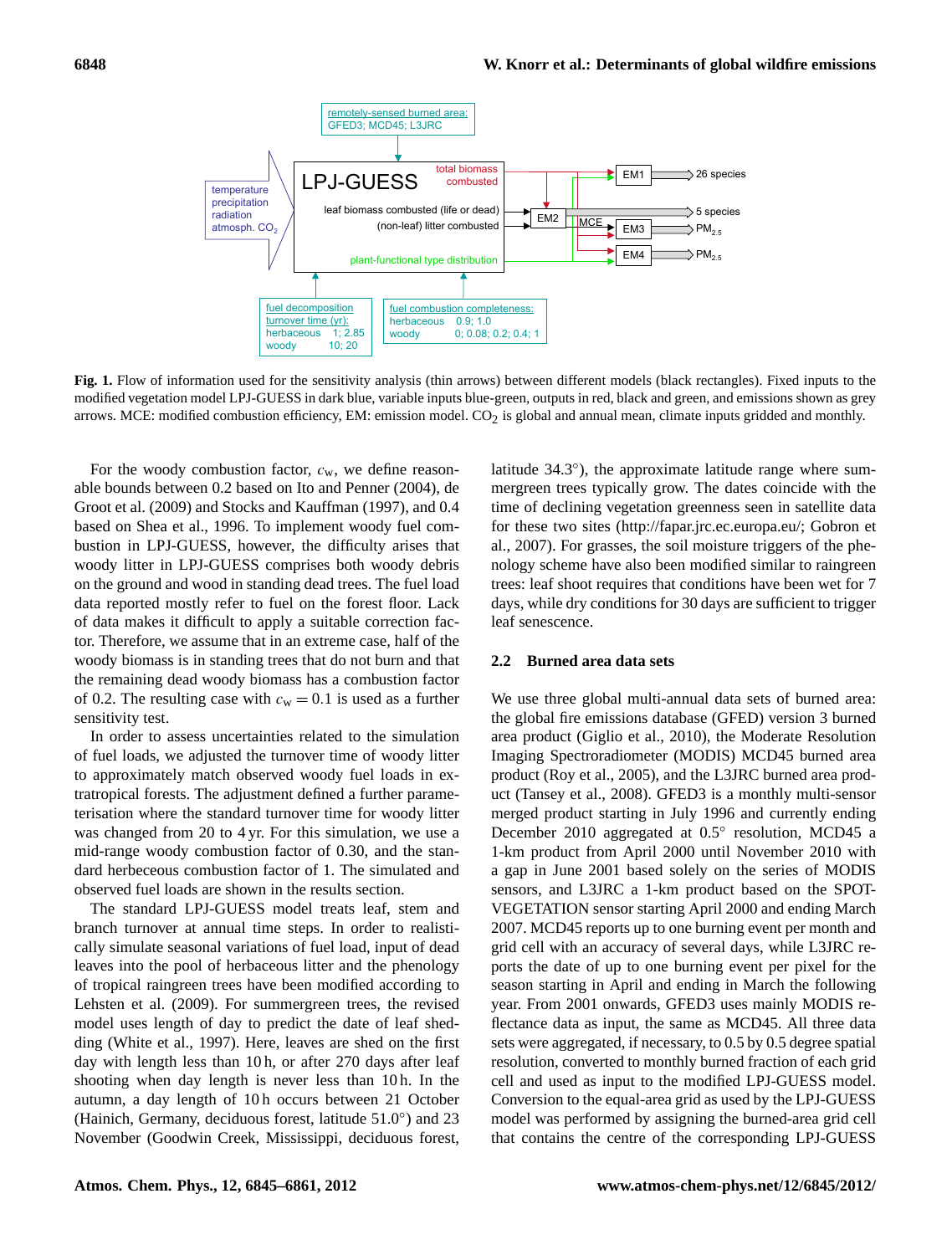grid cell. The gap in June 2000 for MCD45 was filled by using the average burned area for June of all the other years in the data set.

The L3JRC data where found by Chang and Song (2009) and Giglio et al. (2010) to significantly overestimate official fire statistics for boreal North America, and are much higher than GFED3 in the boreal zone as a whole (Giglio et al., 2010). In addition, one atmospheric inversion study by Kopacz et al. (2010) using the older GFED version 2 emission fields as a prior, derived posterior CO emissions only 25 % higher than GFED2 for boreal North America, where the source is almost entirely from biomass burning. GFED2 burned area is of a broadly similar magnitude to GFED3 in this area. Based on those findings, we need to be cautious about including this data set in the sensitivity analysis. We do include it, however, since MCD45 and GFED3 are derived mostly from the same sensor (MODIS), and because a further published global data set, GLOBCARBON, has similar characteristics to L3JRC (Giglio et al., 2010).

#### **2.3 Emission models**

The standard approach to modelling emissions from wildfires established by Seiler and Crutzen (1980) is to assign emission factors converting combusted biomass to emissions of chemical species, with different emission factors for different ecosystems. Here, we use the latest compilation of such emission factors by Andreae and Merlet (2001, updated according to P. Merlet personal communication, 2008) as Emission Model 1 (EM1). Emission factors are given in g species per kg dry mass combusted. To convert output from LPJ-GUESS to dry matter, we assume a carbon content of 50 % for all dry, dead biomass (Ragland and Aerts, 1991). Separate emission factors are given for savanna and grassland, tropical forest, and extratropical forest. We assign these emission factors according to the vegetation simulated in LPJ-GUESS by using the following scheme: the category "savanna and grassland" is defined where the simulated fraction of grass LAI over total LAI is greater than 20%, "tropical forest" where this fraction is less than 20 % and the dominant simulated PFT is a tropical tree, and "extratropical forest" when none of the other conditions is met. EM1 is used to simulate emissions of  $CO<sub>2</sub>$ ,  $CO$ ,  $CH<sub>4</sub>$ , non-methane hydrocarbons (NMHCs), total particulate matter (TPM), particulate matter of 2.5 micron and smaller diameter ( $PM_{2.5}$ ),  $NO_x$ ,  $N_2O$ , NH<sub>3</sub>, SO<sub>2</sub>, organic carbon (OC), black carbon (BC), ethane, propane,  $C_4$  and higher alkanes, ethene, propene,  $C_4$  and higher alkenes, methanol, ethanol, formaldehyde, acetaldehyde, acetone, benzene, toluene, and xylenes.

An alternative approach to using ecosystem type for differentiating between different emission factors is to model the modified combustion efficiency (MCE) and establish MCE-dependent emission factors. The MCE is defined as the amount of carbon emitted as  $CO<sub>2</sub>$  divided by the sum of carbon emitted as CO and CO<sub>2</sub>. In Emission Model 2 (EM2), MCE is computed from a linear function of the ratio of combusted woody to grass litter, derived from the data presented by Ward et al. (1996). We decided against using the original non-linear model by Ward et al. (1996), because it predicts  $MCE = 0.85$  when all litter is woody, which is much lower than the lowest ecosystem-specific value implied by the data of Andreae and Merlet (2001), which is 0.94 for extratropical forests. Also, Ward et al. (1996) present no data for a woody litter fraction greater than  $0.84$  (fuel ratio  $< 0.16$ , see Fig. A1). Their original model is based on fuel present at the sites, not the amount of fuel burnt in each fire. To obtain the amount of combusted fuel from their data, we assume that all grass present at the site burns completely, which is supported by a combustion factor of 1.0 for one site where almost all fuel is grass. It is also assumed that the combustion factors of all other fuel types than grass are the same. To obtain combusted woody litter, the combustion factor for fuel other than grass is then calculated from the reported total combustion factor using the equation  $C_{ng} \cdot (T' - G') + G' = C \cdot T'$ , where C is total combustion factor,  $C_{ng}$  non-grass combustion factor,  $T'$  total fuel present, and  $G'$  grass fuel present. We then use  $L = C_{ng} \cdot L'$  and  $G = G'$  to obtain combusted woody litter, L, and combusted grass, G, from woody litter  $(L')$  and grass  $(G')$  present at the site.

The linear model of the modified combustion efficiency derived from combusted fuel amounts is:

$$
MCE = 0.898 + 0.062 \cdot G/(G+L). \tag{1}
$$

Emission factors as a function of MCE are taken from Ward et al. (1996) for CO, CH<sub>4</sub>, NMHCs and PM<sub>2.5</sub>. The equation for NMHCs has been taken from Ward (2001), who cites Ward et al. (1996). We use the definition of the MCE to derive emissions of  $CO<sub>2</sub>$  from emissions of CO as CO emissions times MCE/(1-MCE) times 44/28, where the latter is the ratio of molar masses of  $CO<sub>2</sub>$  and  $CO$ , respectively.

We use two further models for the emission of  $PM_{2.5}$  based the work of Janhäll et al. (2010). Emission Model 3 (EM3) uses a linear relationship between the emission factor for particle mass and MCE taken from Eq.  $(10)$  of Janhäll et al. (2010), using the MCE from EM2 (see Fig. 1). The emission factor for EM3, in g per kg dry mass, is:

$$
EF_{PM_{2.5}} = 86.1 - 85.3 \cdot \text{MCE} \pm 3.1. \tag{2}
$$

Emission Model 4 (EM4) uses fixed emission factors for aerosol mass differentiated between forest, savanna and grass biomes (Janhäll et al., 2010, Table 4). The values are  $11 \pm 6$ ,  $6±3$  and  $5±2$  g per kg dry mass, respectively. For EM4, the three biomes are determined from the simulated grass fraction of LAI as follows: "forest" for up to 20 %, "savanna" for greater than 20 % and up to 80 %, and "grass" for greater than 80 %.

The data for particle mass used by Janhäll et al. (2010) are for a maximum particle size of either 1 or 2.5 microns, with the majority falling into the  $PM<sub>2.5</sub>$  category. They report a small impact of using different size classes on their results.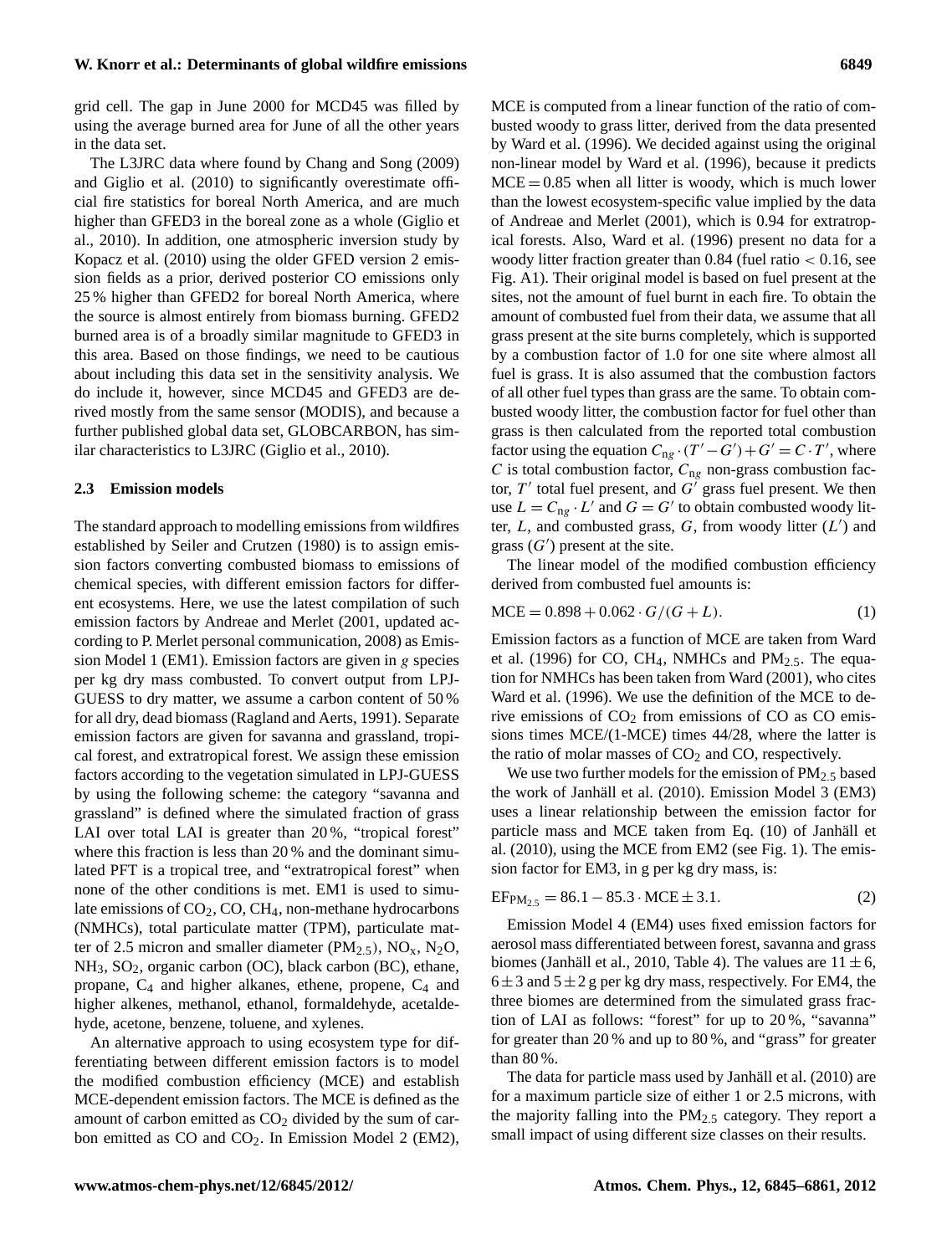# **2.4 Uncertainties**

We assess the sensitivity of simulated emissions to changing parameters or input data sets by varying them within bounds consistent with available data or published estimates. The resulting uncertainties in emissions are intended as a first indication of their order of magnitude. We therefore neither attempt to rank those uncertainties, nor do we combine them to arrive at an overall uncertainty estimate.

Uncertainties in simulated emissions result from uncertainties in burned area, in the amount of combusted biomass on the burned surfaces, from differences between emission models, and from the uncertainties of the emission factor for a given model. All uncertainties are represented by changing model parameters, except for those resulting from differences in estimated burned area. For this special case, we need to make assumptions about the spatial correlation of the error that leads to the difference between burned-area products. At one extreme, we could assume that they are spatially uncorrelated at the grid cell level, in which case the global uncertainty would be the square root of the summed error variances over all grid cells. At the other extreme, we could compute the standard deviation after forming global sums of each simulation, assuming differences are entirely due to systematic errors. If, however, differences turned out to be purely random and uncorrelated between different grid cells, this latter approach would lead to a large underestimate of the uncertainty.

Here, we assume that the dominant contributing factor to uncertainties are systematic differences between methods of burned-area retrieval, but that the impact of these differences varies regionally. This is supported by the finding that magnitude and sign of differences between L3JRC, MODIS and GFED3 vary substantially between large regions, as does the difference to regional-scale burned-area data (Chang and Song, 2009). Therefore, we compute the uncertainty for each of the GFED basis regions (see Fig. A2) separately, and then use the square root of the squared sum as the global uncertainty estimate. For two regions, Boreal North America and Boreal Asia, we take the absolute difference between simulations with GFED3 and MCD45 as the uncertainty estimate. This is to avoid the extremely high burned areas by L3JRC for those regions. For all the others, we use the sample standard deviation of the three simulations with different burned area products (using  $n - 1$  in the denominator).

We further use the sample standard deviation, but based on global sums, for emissions of  $PM_{2.5}$ , where there are four emission models available. For other species with only two emission models, we indicate the range between the high and the low estimate based on global sums. The same approach is used for indicating the uncertainty due to fuel combustion completeness, where the range between the high ( $c_w = 0.4$ ) and the low esimate  $(c_w = 0.2)$  is taken. This assumes that the impact of uncertainties in  $c<sub>h</sub>$  on simulated emissions is small. For the uncertainty due to simulated fuel loads, we give the range between the average of the two simulation with woody combustion factor 0.2 and 0.4 and standard turnover time for woody litter on the one hand, and the simulation with adjusted woody litter turnover time and woody combustion factor of 0.3 on the other. While two to four samples are certainly too few to derive a robust margin of error, this study nevertheless attempts to derive a first estimate of the contrasting contributors to uncertainties of wildfire chemical emissions.

To estimate the uncertainties resulting from the finite sample size of emission factors measured in the field, we use the standard deviations of EM1 as reported by P. Merlet (personal communication, 2008), with the following provisions: if error margins are not given (only one or no measurements), we use twice the higher relative standard deviation of the emission factors for the other ecosystems, as far as available, else four times the mean value. If uncertainties are given as a range (when only two measurements are available), we use twice the range. We further assume that the uncertainties of emission factors for different ecosystems are uncorrelated in order to derive spatial integrals of uncertainty.

# **3 Results**

### **3.1 Simulated and observed fuel load**

A set of nine global simulations was performed with the ecosystem model LPJ-GUESS, varying the combustion factors for woody  $(c_w)$ , and for herbaceous fuel  $(c_h)$ , the burnedarea input data, and the rate of decomposition of both litter types as described in Sect. 2.1. The simulations are listed in Table 2, together with simulated and observed fuel loads for different biomes. Observations are pre-burn fuel loads from experimental fires or wildfires, simulations the average weighted by burned area over all simulation years, all in tons dry mass per hectare. In those cases where only ranges of observed values are given, we assume the mean to equal the average of the minimum and maximum reported values. For the simulations, the definition of the biomes follows that used by the emission models: grassland with  $\langle 20\%$  LAI fraction of trees, savanna/savanna woodland between 20 and 80 %, and forests above that number. Tropical forests are those where the dominant PFT is a tropical tree. The table also shows the assumptions used by Wiedinmyer et al. (2006) and the results of the data-based modelling study by Ito and Penner (2004).

We find that Simulations 3 and 4, representing the assumed range of the wood combustion factor, approximately reproduce the data-based simulations by Ito and Penner (2004) for savannas and forests, but overestimate woody litter in grasslands. Simulated grassland fuel load is also rather sensitive to  $c_w$ , because there is still considerable tree and shrub derived fuel in this category. This may be explained by the fact that we allowed a relatively high tree fraction in this category. However, all simulations except 9 significantly overestimate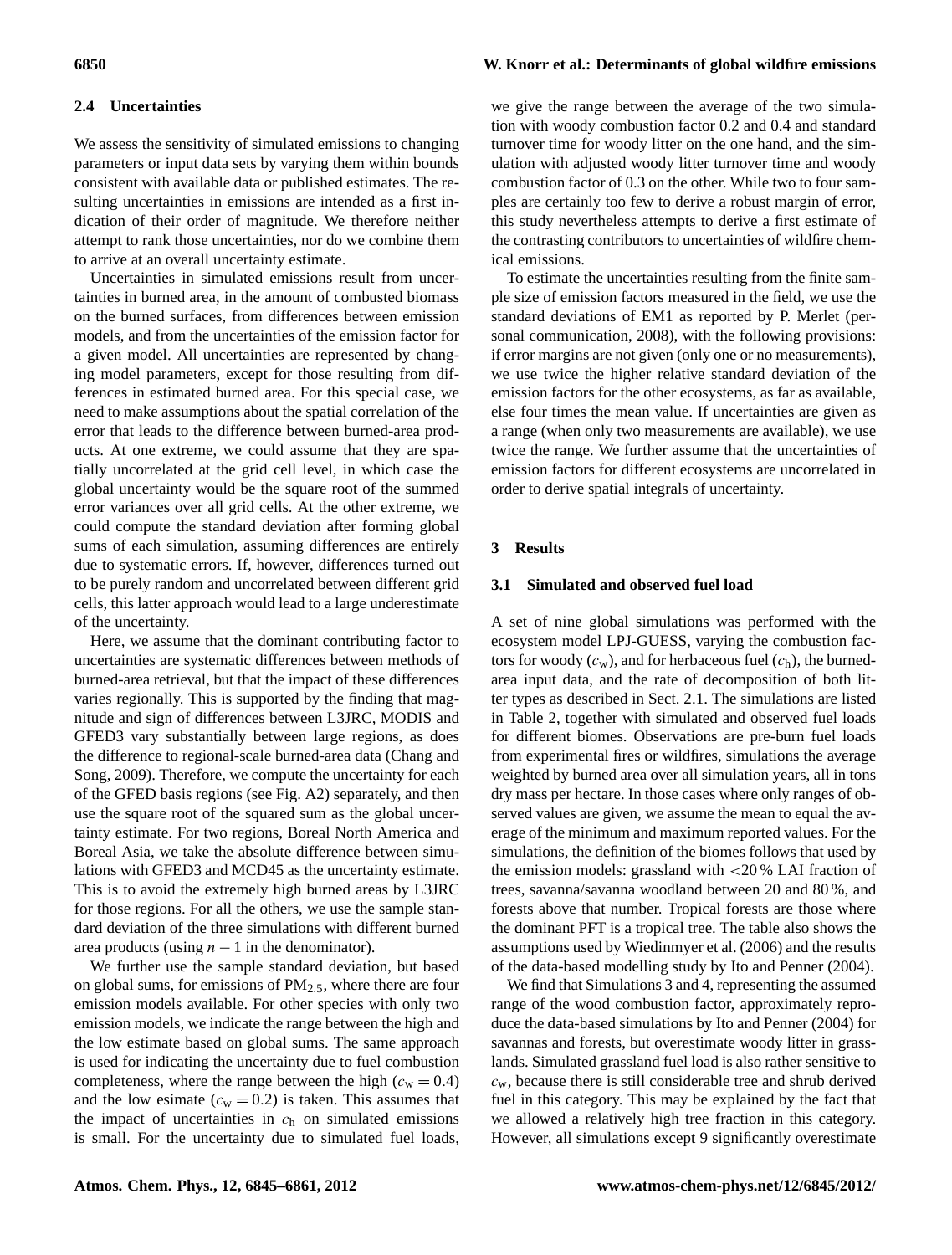| Simu-                                   |                          |               | Burned-area         | Grassland  |                               | Savanna/savanna woodland |                  | Tropical forest Extratropical forest |
|-----------------------------------------|--------------------------|---------------|---------------------|------------|-------------------------------|--------------------------|------------------|--------------------------------------|
| lation                                  | $c_{\rm w}^1$            | $c_{\rm w}^2$ | data                | Total fuel | Total fuel<br>Herbaceous fuel |                          | Total fuel       |                                      |
| 1                                       | $\Omega$                 | 1             | G FED3 <sup>3</sup> | 11.4       | 58.2                          | 4.4                      | 80               | 220                                  |
| 2                                       | 0.1                      | 1             | ,,                  | 8.4        | 44.7                          | 4.4                      | 74               | 210                                  |
| 3                                       | 0.2                      | $\mathbf{1}$  | ,,                  | 7.1        | 37.5                          | 4.4                      | 70               | 196                                  |
| 4                                       | 0.4                      | -1            | ,,                  | 5.9        | 29.4                          | 4.4                      | 64               | 178                                  |
| 5                                       | 1                        | $\mathbf{1}$  | ,,                  | 4.8        | 19.8                          | 4.4                      | 52               | 149                                  |
| 6                                       | 0.2                      | $\mathbf{1}$  | MCD45 <sup>4</sup>  | 7.1        | 36.6                          | 4.4                      | 68               | 198                                  |
| 7                                       | 0.2                      | 1             | L3JRC <sup>5</sup>  | 7.2        | 40.1                          | 4.7                      | 65               | 166                                  |
| 8                                       | 0.2                      | 0.9           | GFED3 <sup>3</sup>  | 7.2        | 37.6                          | 4.6                      | 70               | 196                                  |
| $9*$                                    | 0.3                      | 1             | ,,                  | 4.8        | 14.3                          | 4.4                      | 21               | 56                                   |
| Observations                            |                          |               |                     |            |                               |                          |                  |                                      |
|                                         | Shea et al. (1996)       |               |                     |            | $4.7 (n = 14)$                | $3.6 (n = 14)$           |                  |                                      |
|                                         |                          |               |                     |            | [1.4]                         | [1.2]                    |                  |                                      |
|                                         | Stocks & Kauffman (1997) |               |                     |            | 5.8 $(n = 56)$                |                          |                  | 60 $(n = 27)^6$                      |
|                                         |                          |               |                     |            | $[1.6 - 12.0]$                |                          |                  | $[41]$                               |
| de Groot et al. $(2009)^7$              |                          |               |                     |            |                               |                          | $42 (n = 46)$    |                                      |
|                                         |                          |               |                     |            |                               |                          |                  | $[21]$                               |
| Govender et al. $(2006)^8$              |                          |               |                     |            | 5.1 $(n = 1017)$              |                          |                  |                                      |
|                                         |                          |               |                     |            | $[0.8 - 14.2]$                |                          |                  |                                      |
| Ito $&$ Penner (2004) (model)           |                          |               | 3.7                 | 35.4       |                               |                          | 121 <sup>9</sup> |                                      |
| Wiedinmyer et al. (2006) (fixed values) |                          |               | 11                  |            |                               | 170                      | 120              |                                      |

**Table 2.** Simulations with LPJ-GUESS, simulated and observed fuel loads in t dry matter/ha.

Values in [...] are range or standard deviation. <sup>∗</sup> Woody litter turnover time changed from 20 to 4 yr. <sup>1</sup> Combustion factor for woody litter. <sup>2</sup> Combustion factor for herbacous litter. <sup>3</sup> 9/1996–12/2009. <sup>4</sup> MODIS 4/2000–12/2009. <sup>5</sup> 4/2000–3/2007. <sup>6</sup> Data for Canada. Inferred from fuel load divided by combustion completeness (CC); CC range translated to standard deviation assuming range corresponds to normal distribution between  $1/n$  and  $(n - 1)/n$  fractiles. <sup>7</sup> Table 3, excl. open woodland category. <sup>8</sup> Table 4, excl. Shea et al. (1996). <sup>9</sup> Both forest categories.

total fuel load compared to the field data, even if 100 % combustion is assumed for both litter categories (Simulation 5). By contrast, simulated fuel loads with the exception of tropical forests are lower than those used by Wiedinmyer et al. (2006).

For Simulation 9, where litter decomposition rates were delibrately adjusted to better match field-observed total fuel in extratropical forests, total fuel load in savannas and savanna woodlands is still higher than observed. For all simulations, simulated herbaceous fuel in savannas is lower but still in reasonable agreement with observations. The combustion factor for herbaceous fuel has only a small impact on simulated fuel load when varied within plausible bounds (Simulation 3 vs. 8).

The use of L3JRC burned area leads to considerably lower simulated fuel loads in extratropical forests due to higher burned area (Simulations 3 and 7), more than the effect of doubling the wood combustion factor (Simulations 3 and 4). In savannas, use of L3JRC increases simulated fuel loads due to the lower burned area in the relevant areas (Giglio et al., 2010). Results with the other two burned area products are very similar between each other.

#### **3.2 Sensitivity to combustion factor and fuel load**

Simulated carbon emissions from wildfires – independent of chemical species, computed before the application of one of the emission models – are highly sensitive to the choice of the combustion factor for woody fuel (Fig. 2). Within the plausible range of  $c_w$  between 0.2 and 0.4, fire emissions increase by approximately 25 % for Africa and 40 % for the remaining part of the globe. We find a non-linear relationship with diminishing returns, which we attribute to the effect of repeated fires. If we assume that all woody fuel not consumed in a single fire year eventually decomposes, we would expect a linear increase between the points with  $c_w = 0$  and 1. The simulated amount, however, is considerably higher for intermediate values. The impact of the non-linear response is also more pronounced for Africa (difference of 364 TgC yr<sup>-1</sup> or 25 % of emissions against linear response at  $c_w = 0.4$ , compared to 224 TgC  $yr^{-1}$  or 18% for rest-of-world, Fig. 2), which we attribute to the higher fire frequency in Africa.

Similar to fuel loads, simulated emissions are rather insensitive to the choice of the combustion factor for herbaceous fuel (Fig. 2, red symbols). Simulation 9, with faster turnover time for woody litter better matching observed fuel loads, results in CO emissions about one third lower than the standard case, or GFED3. Note that the standard case has  $c_w = 0.2$ ,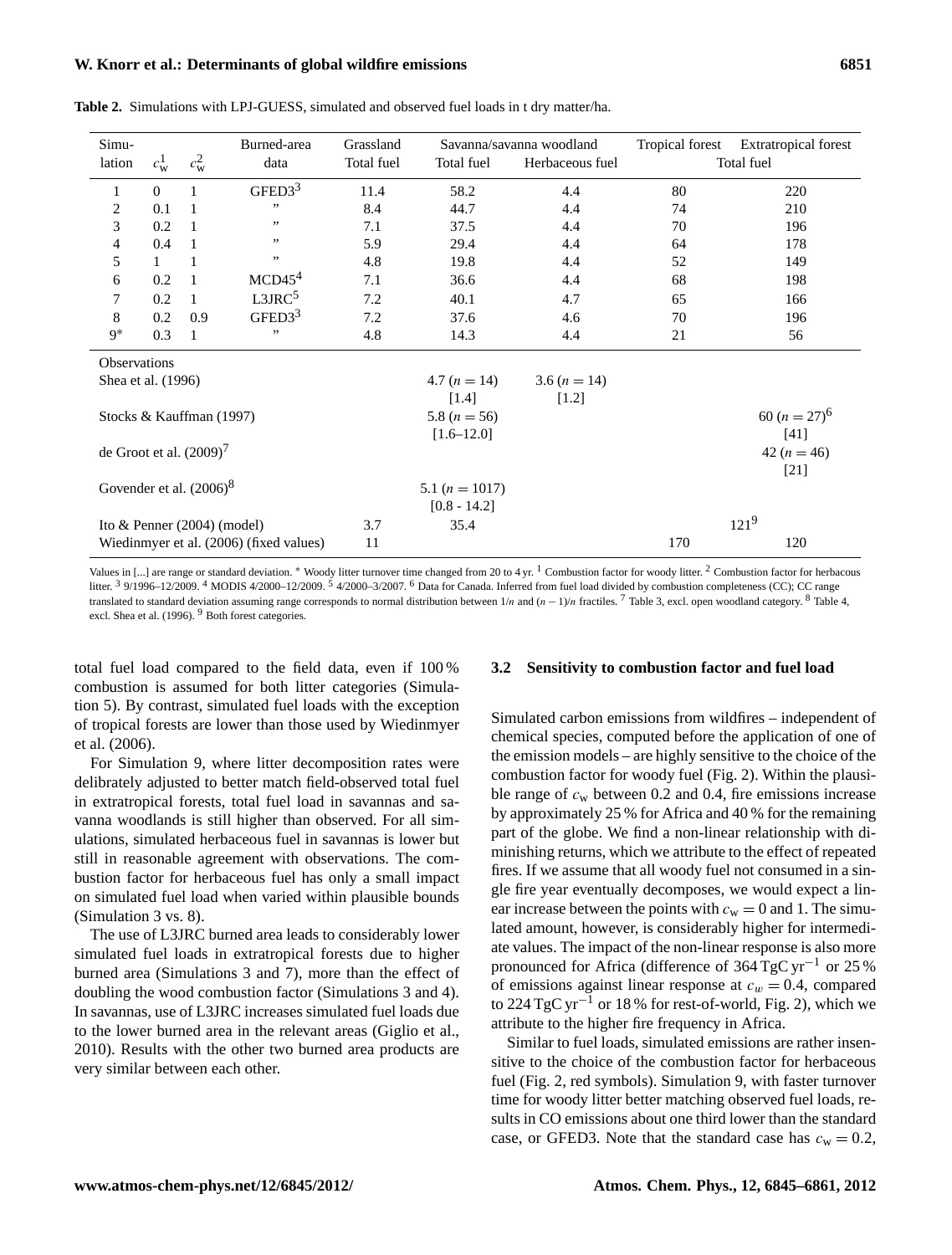

**Fig. 2.** Sensitivity of average global fire emissions 1997–2009. The horizontal lines show GFED3 emissions during the same period. Blue symbols: combustion efficiency for herbaceous fuel reduced from 1 to 0.9. Red symbols: litter turnover adjusted to match observed fuel loads.

but the one with faster woody litter turnover  $c_w = 0.3$ . The contribution of herbaceous fuel can be inferred from emissions at the point  $c_w = 0$ : those emissions contribute about half (at  $c_w = 0.2$ ) to one third ( $c_w = 0.4$ ) to the global total.

We also find that the value of  $c_w = 0.2$  (Simulation 3 of Table 2) with GFED3 burned area gives results that are closest to the emission estimates of GFED3 (Fig. 2). This value of 0.2 is retained throughout the remainder of this text and for further sensitivity analyses, where dependence of emissions of chemical species on burned area observations or emission model are considered.

Another way of assessing the impact of different combustion factors and fuel loads is to compare the simulated emissions with GFED3 burned area and EM1 with those computed by van der Werf et al. (2010), who used the same burned-area data and emission model. While LPJ-GUESS simulates the vegetation present at each site as natural vegetation, the CASA model as used by van der Werf et al. (2010) uses observed vegetation distribution as an external input to the model. CASA also includes peat fires, deforestation and agricultural waste burning explicitly, while LPJ-GUESS simulates all observed fires as wildfires with no live biomass burned. In the case of deforestation fires, this leads to an underestimate of emissions because felling and burning of trees is not simulated. Table 3 shows the LPJ-GUESS and GFED3 CO emissions for wildfires and agricultural burning, as well as total emissions for GFED3. For a definition of the regions see (Giglio et al., 2010) and Fig. A2.

Global emissions are 33 % higher for LPJ-GUESS compared to GFED3, about equal for Northern Hemisphere Africa, and 30 % higher for Southern Hemisphere Africa. Boreal North America is also higher by 43 %, while Boreal Asia is in close agreement. Southeast and Equatorial Asia are

#### **6852 W. Knorr et al.: Determinants of global wildfire emissions**

again somewhat higher for LPJ-GUESS when only considering wildfires and agricultural burning, but here the GFED3 total emissions are much higher due to the contribution from peat fires. The region that stands out in this comparison is Central Asia, where LPJ-GUESS emissions are an order of magnitude higher than GFED3. As Fig. 3 reveals, the region (cf. Fig. A2) has high simulated CO emissions especially in regions known to be dominated by agricultural fields (Ramankutty and Foley, 1999). One explanation for the discrepancy in emissions is that LPJ-GUESS simulates only potential natural vegetation, leading to overestimated fuel loads. This also explains why Europe and Temperate North America have much higher simulated emissions for LPJ-GUESS. There is, however, reasonable agreement for the major emission regions, such as Africa, Australia, and South America.

#### **3.3 Sensitivity to burned area**

With a much different burned area detection algorithm than GFED3 or MODIS MCD45 (Roy and Boschetti, 2009), the L3JRC product (Tansey et al., 2008) leads to much higher emissions in the mid to high latitudes (Boreal and Temperate North America, Europe, Boreal and Central Asia; Table 3). The differences are by order of magnitude of emissions, as opposed to the much smaller differences between the two MODIS or predominantly MODIS-based products. For Africa, however, L3JRC emissions are somewhat lower than MODIS or GFED3 emissions, which corresponds to lower burned area in the region (Roy and Boschetti, 2009). MODIS and GFED3, on the other hand, are again very similar for this region.

A comparison shown in Fig. 4 reveals not only large differences in magnitude but also in interannual variability between simulations with different burned area data. For example, for Africa (Fig. 4a), interannual variability is much larger for MODIS (standard deviation 2001–2009: 13.1 Tg) than for GFED3 burned area (8.3 Tg). For L3JRC, even temporal maxima and minima change sign compared to the other products: note for example that 2005 for Africa is a minimum for L3JRC, and a maximum for the other products, or 2002 in the boreal zone, which is a pronounced temporal minimum in L3JRC, but not for any of the other data sets (Fig. 4a, b). On a global scale (Fig. 4c), GFED3 and MODIS lead to very similar results, however, with L3JRC standing out as much higher. The difference between GFED3 emissions and emissions from LPJ-GUESS with GFED3 burned area for 1997 can be attributed again to peat fires, which were especially wide-spread during the 1997/1998 El Niño (Page et al., 2002; Langenfelds et al., 2002).

Not surprisingly, the spatial patterns of simulated wildfire emissions are dominated by the spatial patterns of the burned area product used. As GFED3 is mainly based on MODIS data from early 2000 onwards, those spatial patterns fall into two groups, with MODIS MCD45 and GFED3 as one, and L3JRC as the other (see Fig. 4 for the example of CO). A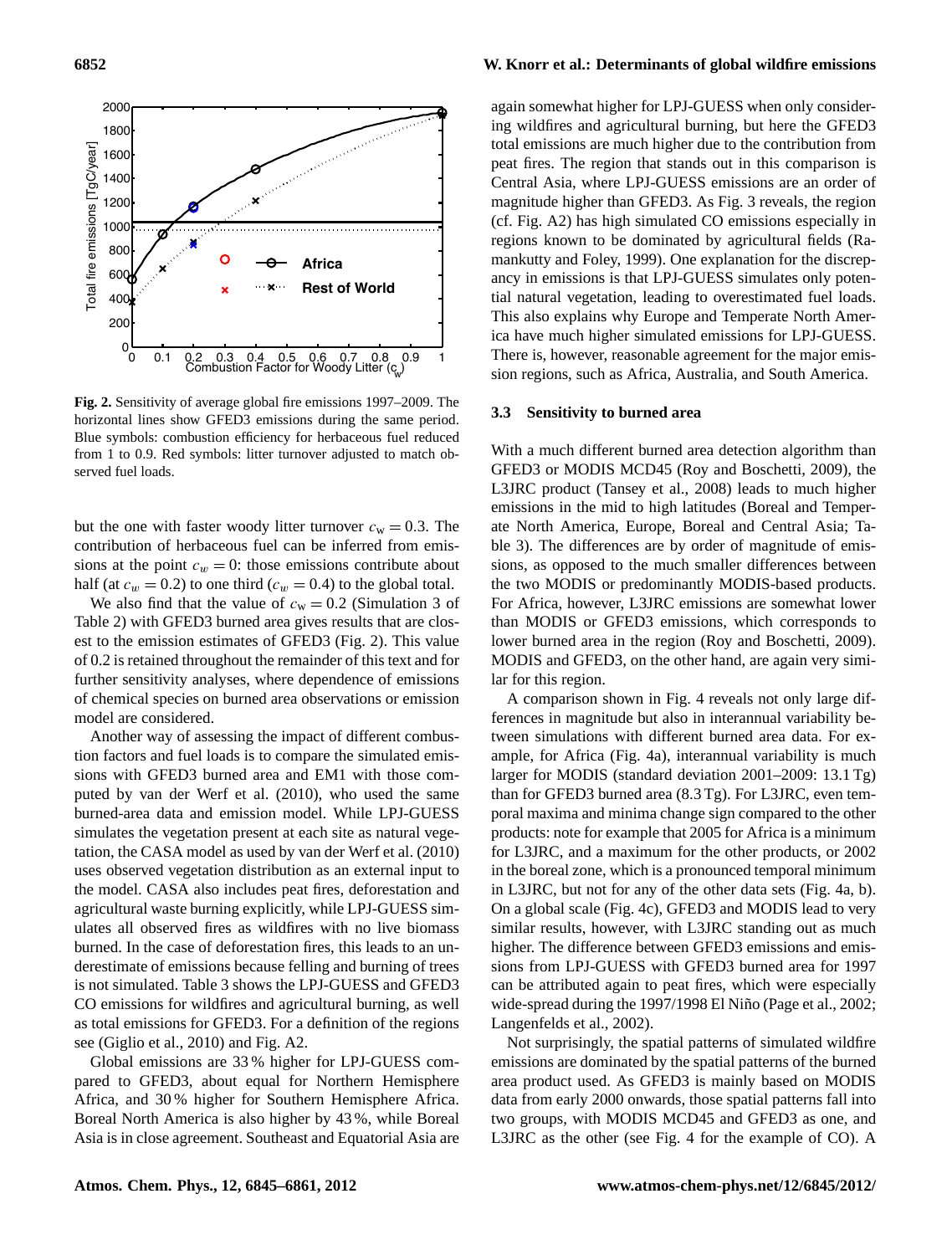

**Fig. 3.** CO emissions in  $gC m^{-2} yr^{-1}$  for  $c_w = 0.2$  and Emission Model 1, average 2001–2006. Upper panel: GFED3 burned area. Lower panel: L3JRC burned area.

regional breakdown of the emissions (Table 3) also shows great similarity between GFED and MODIS, with the exception of some areas with minor contributions: Equatorial Asia, notably Boreal North America, where MODIS is close to half of GFED3, and Europe and Southeast Asia where this difference is reversed. The different burned area for Equatorial Asia was already noted by Giglio et al. (2010), where GFED3 reports generally much higher values. This was attributed to a mapping algorithm more resistant to cloud and aerosol contamination, leaving fewer undetected burned pixels.

# **3.4 Emission models**

Simulated emissions are found to be rather sensitive to the choice of emission model, as is shown in Fig. 5. Annual carbon emissions for EM1 are  $6655 \text{ Tg} \text{CO}_2$  (92.9% of carbon emissions),  $315 \text{ Tg} \text{CO}$  (6.8%),  $14 \text{ Tg}$  methane (0.5%) and 18 Tg non-methane hydrocarbons (0.6 %), whereas for EM2 the figures are  $8886 \text{ Tg} \text{CO}_2$  (90.4 %), 415 Tg CO (8.6 %), 15 Tg methane (0.6 %), and 15 Tg NMHCs (0.4 %). The calculation assumes an average molar mass per carbon atom of 20 g for NMHCs derived from the data by P. Merlet (personal communication, 2008) for tropical grasslands and savannas. EM2 thus predicts a considerably lower combustion efficiency for wildfires with much higher CO emissions, while EM1 yields a smaller combustion efficiency, but with fires producing considerably more NMHCs relative to methane.

In general, the choice of emission model impacts more the magnitude and less the geographical breakdown of emissions (Fig. 5). At least for CO and methane, the share of emissions going to Africa is somewhat higher for EM2 (CO: 56 %, methane: 55 %) than for EM1 (CO: 52 %, methane: 51 %). For aerosols  $(PM_{2.5})$ , there are also some notable redistributions in emissions: For EM4, most emissions come from Africa (60 %) and Southeast Asia and Oceania (11 %), with the boreal and temperate zones only contributing 10 % each. EM1, at the other end of the spectrum, allocates only 47 % to Africa, but 18 % each to the boreal and temperate zones, and only 8 % to Southeast Asia and Oceania. We further find that choice of emission model generally has only a small effect on interannual variations of emissions (results not shown).

### **3.5 Contributions to emission uncertainties**

We compare our best-guess estimate of global chemical emissions, for which we use EM1,  $c_w = 0.2$  and GFED3 burned area, with uncertainty ranges resulting from uncertainties in emission factor, emission model, fuel combustion, simulated fuel load, or burned area (Table 4; see Sect. 2.4). Since this is only a first attempt to characterize uncertainty ranges of chemical emissions from wildfires, we do not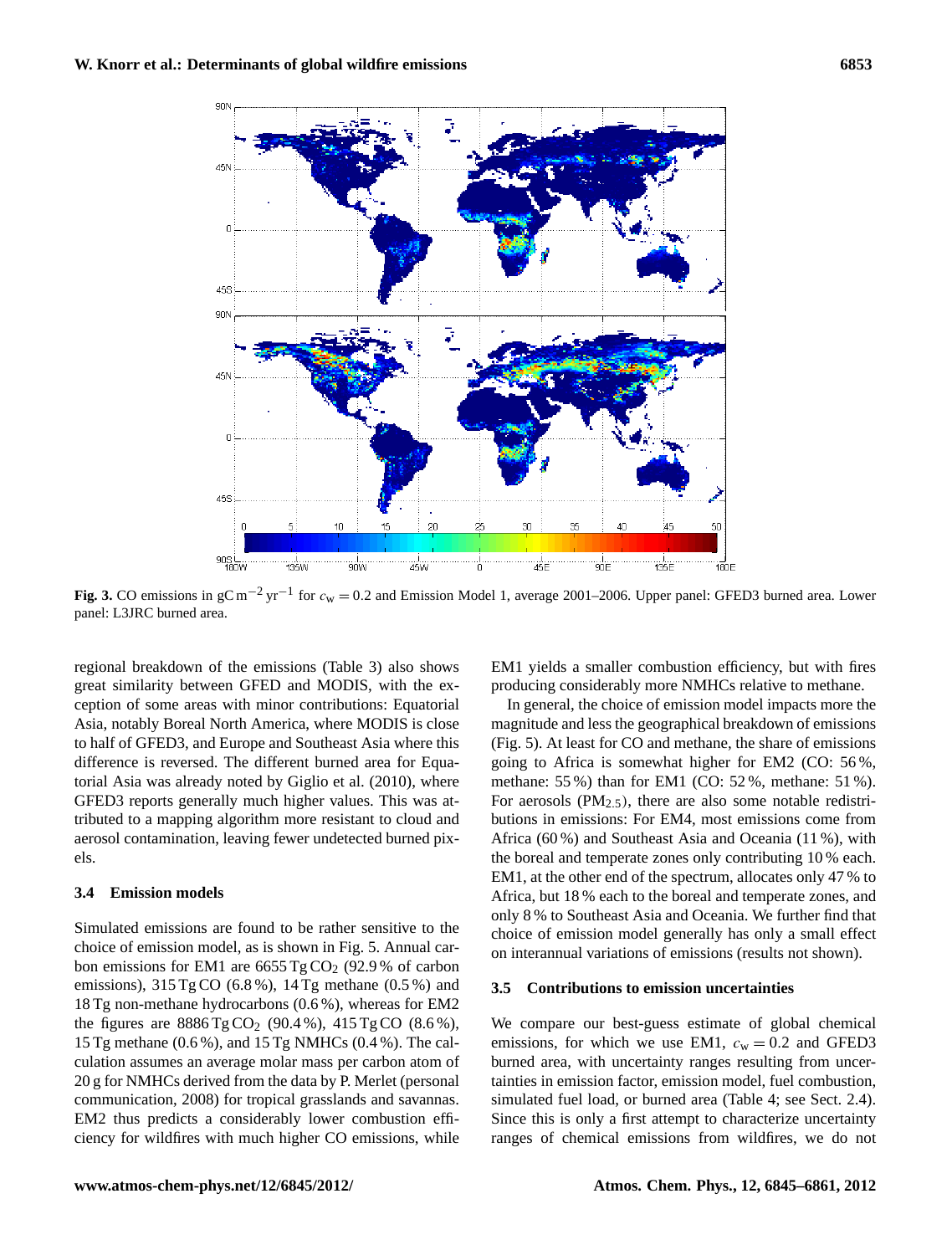

**Fig. 4.** Annual CO emissions in Tg for  $c_w = 0.2$  and Emission Model 1, for different burned area data sets and for fast litter decomposition, as well as GFED3 emissions. **(a)** Boreal Asia and North America. **(b)** Africa. **(c)** Globe.

include an estimate of overall uncertainty, nor do we base our best guess on the average across emission models and burned area products.

Considering only orders of magnitude, we find that the different factors contribute about equal levels of uncertainty to the simulated emissions. Only for  $CO<sub>2</sub>$ , the emission model has a minor effect on uncertainties. Notable is a rather high contribution from simulated fuel loads.

There are cases, however, where emission factor uncertainty has a similar or larger impact on emissions than any of the other factors. The simulated emissions of propane,  $SO<sub>2</sub>$ ,

# **6854 W. Knorr et al.: Determinants of global wildfire emissions**

xylenes, ethanol and acetaldehyde depend more strongly on uncertainties in emission model than on fuel load and combustion. Propane has a much higher emission factor for tropical forest (1.04 kg  $g^{-1}$  dry matter, P. Merlet, personal communication, 2008) than for savanna and grassland (0.086) or extratropical forest (0.27), but this high factor for tropical forests is based on only two measurements. Xylenes have the highest estimated emission factor for extratropical forest (0.2) based on only one measurement (vs. 0.043 and 0.087 for the other biomes), and ethanol has only one measurement for extratropical forest and none for the other ecosystems. For acetaldehyde, the situation is similar to propane, with only two measurements from tropical forests, but a more than four times higher emission factor than for savannas and grasslands. Other cases with relatively large uncertainties due to emission factors are  $NO<sub>x</sub>$ ,  $NH<sub>3</sub>$ , ethene, propene, benzene, toluene, methanol, formaldehyde, and acteone.

We find a remarkably large difference between the two emission models for CO, resulting in a range of  $100 \text{ Tg yr}^{-1}$ , twice as much as the effect of the uncertainty of the emission factor of EM1. We combine both emission factor and emission model uncertainty and assume they are uncorrelated to derive the overall influence on uncertainties through the choice of emission model. We thus arrive at the following indicative esimates for the five main groups of emitted species  $(CO_2, CO, CH_4, NHMCs$  and particulate matter): about 50 % estimated uncertainty from fuel load, 30 to 40 % from fuel combustion, 25 % from burned area, and 20 to 30 % from emissions modelling. Exceptions are  $CO<sub>2</sub>$ , with 5%, and CO with 36 % uncertainty from emission modelling.

#### **4 Discussion**

Even though some of the results have been presented in terms of uncertainties, it must be stressed that the reported ranges are only first estimates. These estimates have been derived from what is essentially a sensitivity analysis of chemical emissions from wildfires to plausible scenarios of parameter, model or input data choice. The first issue to discuss is therefore how the models used here compare with other global modelling efforts of wildfire emissions.

We find that the standard simulation agrees reasonably well with emissions by GFED3, while at the same time appears to overestimate fuel loads compared to field data. Other models, however, have used or re-produced similar or higher fuel loads. Combustion factors are similar to other studies or to observations, as shown in Sect. 2.1. Choice of the combustion factor for herbaceous fuel has generally little impact on overall emissions, because it is rather well constrained by the data. However, reducing simulated fuel loads to agree more closely with observations (Simulation 9) results in strongly reduced emissions. Van der Werf et al. (2010) report that regional atmospheric inversion studies for Africa as well as Alaska and Canada indicate rather good agreement with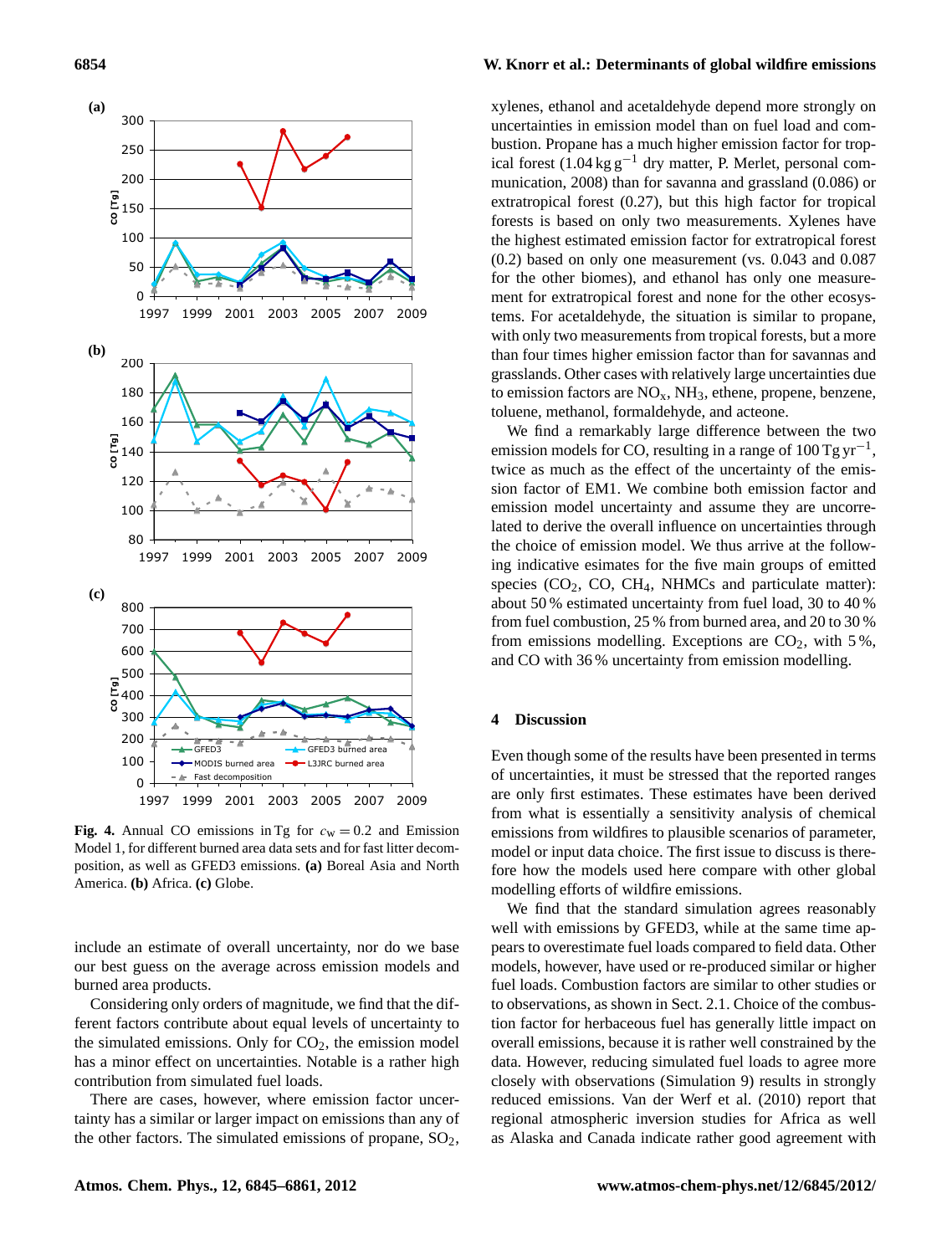**Table 3.** Average annual CO emissions in Tg 2001–2006 with LPJ-GUESS and Emission Model 1 using different remotely sensed burned area products: GFED3 (Giglio et al., 2010), L3JRC (Tansey et al., 2008), and MODIS MCD45 (Roy et al., 2005). Last 2 columns show emissions by GFED3. Wildfires (Wildf.) exclude deforestation, peat fires and agricultural waste burning (Agric.).

| Model                           |                            | $LPI-GUESS + EM1$ | $GFED3*$ |               |       |
|---------------------------------|----------------------------|-------------------|----------|---------------|-------|
| Burned area product             | GFED3                      | <b>MODIS</b>      | L3JRC    | GFED3         |       |
| Types of fires                  | Wildfires $+$ Agric. Fires |                   |          | Wildf.+Agric. | All   |
| <b>Boreal North America</b>     | 20.2                       | 12.8              | 93.1     | 14.1          | 14.2  |
| Temperate North America         | 4.2                        | 5.9               | 53.1     | 1.5           | 1.5   |
| Central America                 | 1.6                        | 1.7               | 4.6      | 1.8           | 3.3   |
| Northern Hemisph. South America | 2.8                        | 2.4               | 3.6      | 1.9           | 3.5   |
| Southern Hemisph. South America | 26.5                       | 24.0              | 37.1     | 17.9          | 48.7  |
| Europe                          | 1.5                        | 3.5               | 26.9     | 0.8           | 0.8   |
| Middle East                     | 0.9                        | 1.3               | 6.6      | 0.4           | 0.3   |
| Northern Hemisphere Africa      | 60.5                       | 62.2              | 41.5     | 60.0          | 67.8  |
| Southern Hemisphere Africa      | 103.4                      | 102.9             | 79.7     | 79.6          | 85.1  |
| Boreal Asia                     | 29.4                       | 28.5              | 137.9    | 27.8          | 26.8  |
| Central Asia                    | 42.8                       | 51.1              | 167.2    | 5.9           | 6.2   |
| Southeast Asia                  | 5.9                        | 8.4               | 6.9      | 6.0           | 16.6  |
| Equatorial Asia                 | 1.8                        | 0.4               | 0.2      | 1.8           | 50.1  |
| Australia and New Zeeland       | 18.4                       | 14.1              | 15.8     | 19.9          | 20.5  |
| Global                          | 319.9                      | 319.3             | 674.0    | 239.2         | 346.3 |

<sup>∗</sup> van der Werf et al. (2010).

GFED3. Based on those comparisons, we would expect the emissions of Simulation 9 to be too low.

There might be a number of factors contributing to this apparent contradiction. Firstly, fuel loads in savannas strongly depend on mean annual rainfall (Govender et al., 2006), and the precipitation data used by LPJ-GUESS has to rely on a rather sparse network of stations in most of those areas (Mitchell and Jones, 2005). Also, the LAI fraction of trees and shrubs assumed in this study for the savanna/savanna woodland category (20 to 80 %) is somewhat higher then that assumed for example by the International Geosphere Biosphere Program (10 to 60 %, Friedl et al., 2002). Simulated total fuel in LPJ-GUESS is similar to other modelling studies, but should be thought of as representing not only surface fuels, but also fuels in killed shrubs or short trees, for example, that contribute to emissions but are not captured by the field data cited. It could also represent collected fuel wood (van der Werf et al., 2010), which was estimated to amount to 10 % of savanna emissions in Africa (Williams et al., 2007). Fuel wood likewise contributes to emissions but does not appear in fuel load data for African savannas. Possibly, LPJ-GUESS effectively accounts for these effects by assuming a higher woody fuel load than is in fact found on the ground.

Another explanation, which has been discussed before, states that part of what is simulated as fuel in LPJ-GUESS is wood contained in dead standing trees that do not burn or contribute to emissions. If we assume half of the modelled woody fuel is indead standing trees and halve the combustion factor for woody fuel from the plausible range of 0.2 to 0.4 to values between 0.1 and 0.2, we obtain the following results (Simulations 2 and 3, see Table 2): simulated woody fuel in savannas is between 33 and 40 t/ha, and surface litter between 16 and 20 t/ha. Simulation 3, resulting in 16 t/ha, also has similar emissions to GFED3. While this is still too high compared to observations, a combination of both proposed factors, a systematic difference in the tree fraction between simulations and observations, and possible biases between actual and observed rainfall might be able to explain the difference.

For the sensitivity to emission factors we used ranges defined by one standard deviation reported by P. Merlet (personal communication, 2008). Whether these ranges represent the plausible range of emission factors can be addressed by comparing results with different emission models against the propagation of uncertainties in emission factors. We find that propagation of uncertainties might somewhat underestimate the impact of varying emission factors within a full plausible range, in one case (CO) even substantially. However, we need to bear in mind that the model of MCE used in EM2 was derived from data from African savannas only and might be less applicable in e.g. boreal forests. We therefore assume that the sensitivity of emissions to emission models can be reasonably approximated by varying the emission factor within the reported one standard deviation of the mean. However, we must also note that using a more process based model of emission factors, as presented by van Leeuwen and van der Werf (2011), it might become possible to model emission factors more accurately, if it turns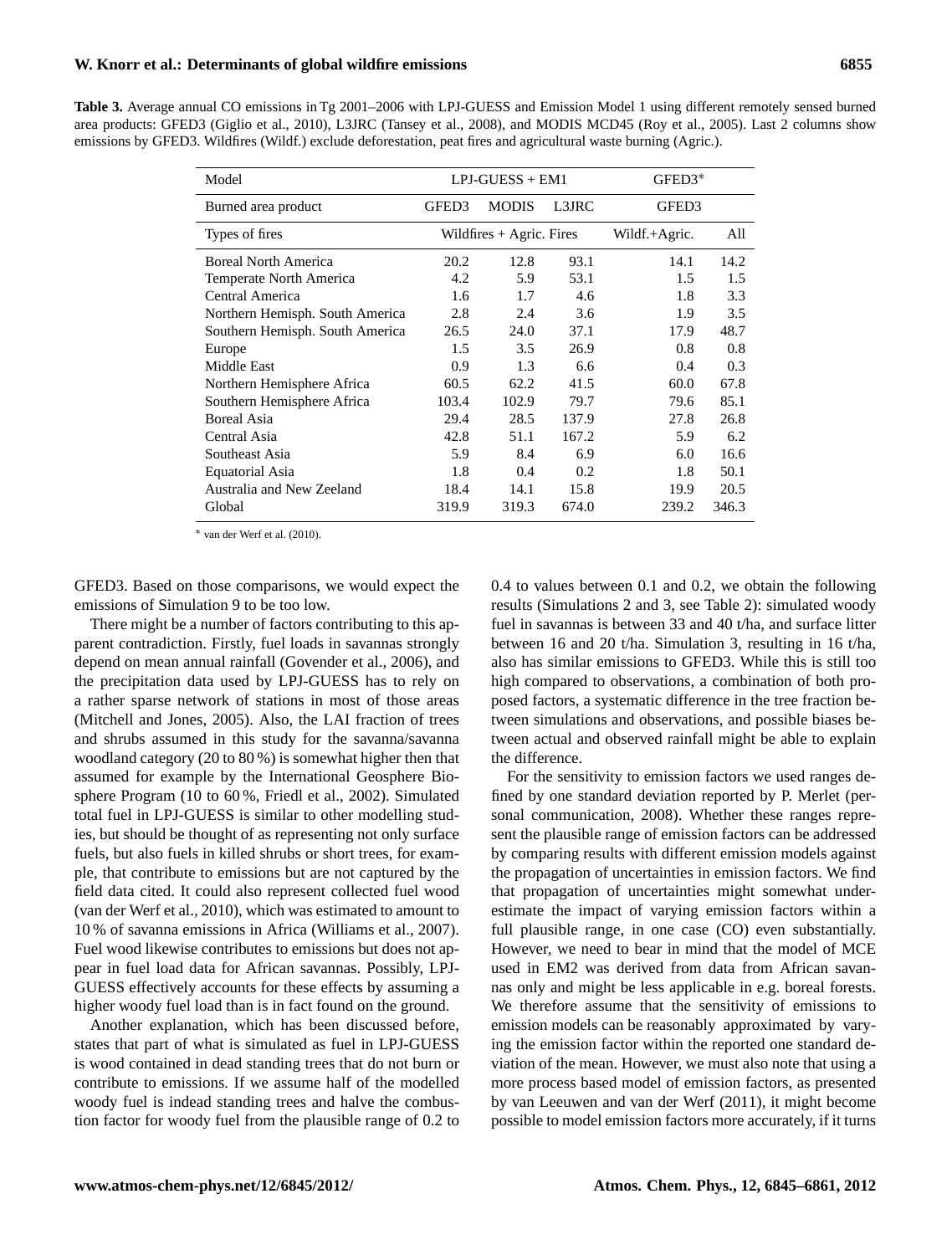**Table 4.** Global wildfire emissions in Tg yr<sup>−1</sup> with Emission Model 1,  $c_w = 0.2$  and GFED3 burned area (best guess), and uncertainties from various factors. "Higher alkenes" and "higher alkanes" with a least 4 C atoms. OC: organic carbon. BC: black carbon. NMHCs: non-methane hydrocarbons. TPM: total particulate matter.  $PM_{2.5}$  particulate matter up to 2.5 micron.

| Species           | Best guess <sup>1</sup> | emission factor <sup>1</sup> | emission model <sup>1</sup> | fuel combustion <sup>1</sup> | fuel load <sup>1</sup> | burned area $2$ |
|-------------------|-------------------------|------------------------------|-----------------------------|------------------------------|------------------------|-----------------|
| CO <sub>2</sub>   | 6656                    | 271                          | 230                         | 2123                         | 3273                   | 1681            |
| CO                | 315                     | 50                           | 100                         | 112                          | 169                    | 79              |
| CH <sub>4</sub>   | 14.4                    | 2.8                          | 0.9                         | 5.6                          | 8.2                    | 3.2             |
| <b>NMHCs</b>      | 18.5                    | 4.9                          | 3.5                         | 6.7                          | 10.0                   | 4.3             |
| <b>TPM</b>        | 44.2                    | 10.2                         |                             | 15.8                         | 23.7                   | 12.1            |
| PM <sub>2.5</sub> | 29.3                    | 6.8                          | 3.7                         | 11.0                         | 16.3                   | 8.0             |
| NO <sub>x</sub>   | 9.75                    | 3.45                         | $\overline{\phantom{0}}$    | 3.30                         | 5.03                   | 2.65            |
| $N_2O$            | 0.89                    | 0.30                         | —                           | 0.29                         | 0.44                   | 0.23            |
| NH <sub>3</sub>   | 3.85                    | 1.77                         | $\overline{\phantom{0}}$    | 1.37                         | 2.07                   | 1.08            |
| SO <sub>2</sub>   | 2.26                    | 3.09                         |                             | 0.85                         | 1.26                   | 0.61            |
| <b>OC</b>         | 18.4                    | 4.1                          | $\overline{\phantom{0}}$    | 6.8                          | 10.2                   | 5.5             |
| BC                | 2.04                    | 0.52                         |                             | 0.68                         | 1.04                   | 0.52            |
| ethene            | 4.20                    | 1.43                         | -                           | 1.48                         | 2.23                   | 0.99            |
| ethane            | 2.24                    | 0.65                         |                             | 0.89                         | 1.30                   | 0.47            |
| propene           | 2.20                    | 0.78                         |                             | 0.85                         | 1.25                   | 0.43            |
| propane           | 1.25                    | 2.82                         |                             | 0.56                         | 0.79                   | 0.16            |
| higher alkenes    | 2.01                    | 0.45                         |                             | 0.71                         | 1.07                   | 0.50            |
| higher alkanes    | 0.78                    | 0.19                         |                             | 0.29                         | 0.44                   | 0.22            |
| benzene           | 1.40                    | 0.57                         |                             | 0.49                         | 0.75                   | 0.38            |
| toluene           | 0.95                    | 0.46                         |                             | 0.34                         | 0.51                   | 0.26            |
| xylenes           | 0.33                    | 0.31                         | -                           | 0.13                         | 0.19                   | 0.10            |
| methanol          | 7.50                    | 3.66                         |                             | 2.68                         | 4.00                   | 1.67            |
| ethanol           | 0.05                    | 0.06                         |                             | 0.02                         | 0.03                   | 0.01            |
| formaldehyde      | 5.18                    | 2.12                         |                             | 2.06                         | 3.02                   | 1.25            |
| acetaldehyde      | 3.80                    | 2.55                         |                             | 1.54                         | 2.23                   | 0.69            |
| acetone           | 2.22                    | 0.79                         |                             | 0.76                         | 1.15                   | 0.56            |

<sup>1</sup> 1997–2009. <sup>2</sup> 2001–2006. Range based on two samples shown in *italics.*

out that other factors than fuel composition or biome are better predictors.

The remaining question is whether the rather wide range of burned-area estimates used in this study (L3JRC was excluded for the boreal zone) can be considered a plausible uncertainty estimate. Had we used only L3JRC and MCD45, the burned-area based uncertainty of  $CO<sub>2</sub>$  emission would have dropped from 1680 to 240 TgC yr<sup>-1</sup>. However, both these data sets are mainly based on data from the same satellite sensor, so that the regional differences between the two cannot be expected to be a good estimator of uncertainties. For example, Chang and Song (2009) showed that MCD45 underestimates monthly burned area by 44 % for Canada, 53 % for the United States (US), and 27 % for China against regional estimates. On the other hand, L3JRC overestimates by factors of 1.5 and 4 for US and China, respectively (for Canada and Alaska, L3JRC does not enter the uncertainty calculation). For Africa, however, L3JRC underestimates burned area compared to analyses of high-resolution images (Roy and Boschetti, 2009). We therefore assume that the uncertainty estimate for the impact of burned area is reasonable, even if somewhat high.

A new finding is that there is not only a large bias between L3JRC and the other two satellite products, but that interannual variability simulated using L3JRC differs significantly from using the predominantly MODIS-based products. Therefore, further validation of satellite burned area also needs to consider how reliably interannual variations are reproduced.

This study shows a high sensitivity of emissions to uncertainties in burned area data, which is relevant in the context of climate change and the need for projections of chemical emissions from wildfires. As far as modelling burned area is concerned, the results from global fire models are promising, but their application remains a substantial challenge. For example, Thonicke et al. (2010) report fractional area burned in southern Europe and Turkey similar to African savannas. However, in GFED3 only central Portugal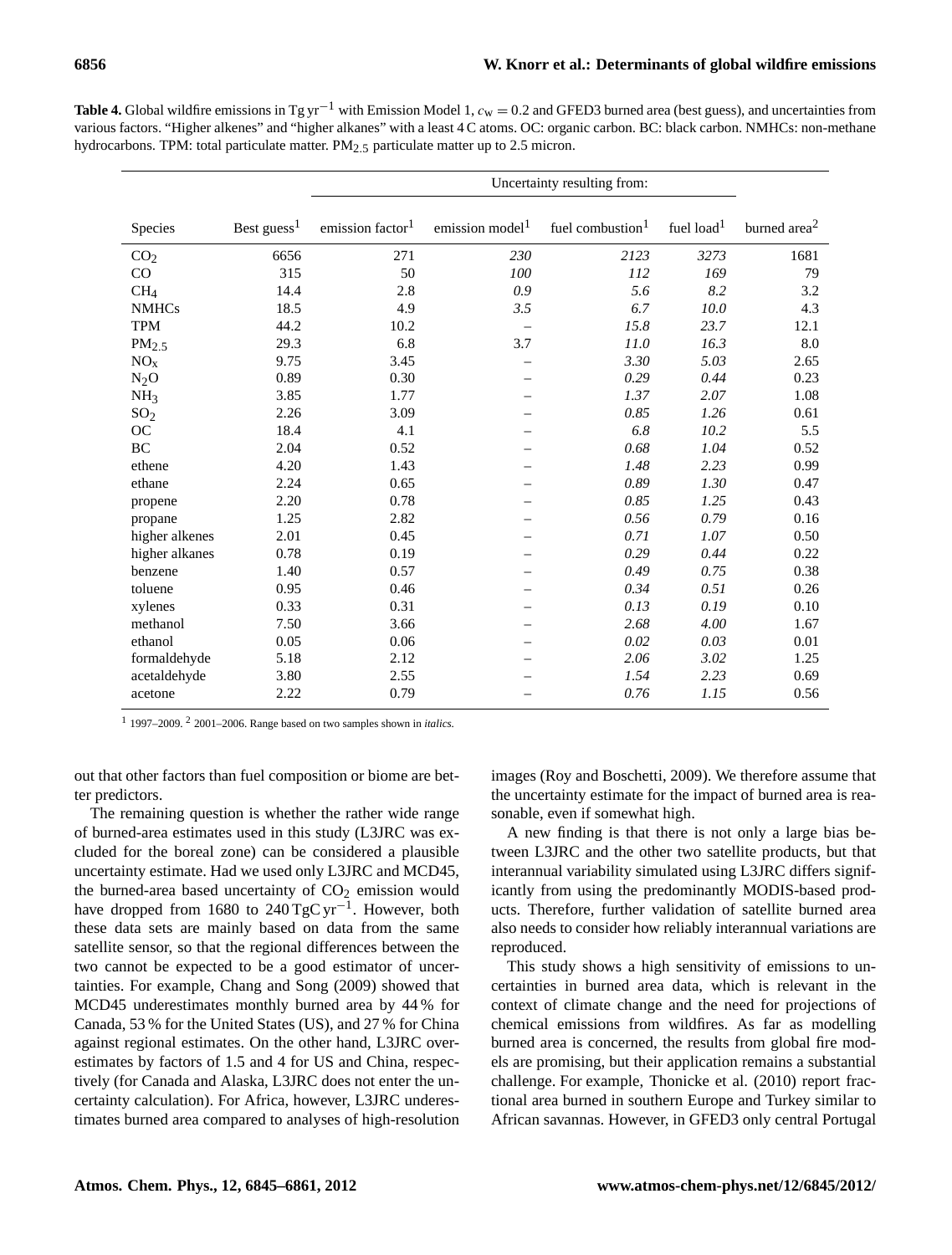

**Fig. 5.** Average emissions 1997–2009 region of **(a)** CO; and of **(b)** methane, non-methane hydrocarbons (NMHCs) and aerosol particulate matter up to 2.5 microns. Emissions are for  $c_w = 0.2$  and different emission model (EM). Boreal: Boreal North America and Boreal Asia. Northern Temperate: Temperate North America, Europe, Middle East and Central Asia. Southeast Asia and Oceania: Southeast Asia, Equatorial Asia and Australia and New Zealand.

has areas with values between 5 and 10%  $yr^{-1}$ , with the rest of the region closer to 1 % yr<sup>-1</sup>. By comparison, African savannas burn between 10 and 30 % of their area each year. While the model by Thonicke et al. (2010) is more process based, Kloster et al. (2010) show results of simulated burned area using the much simpler approaches of Thonicke et al. (2001) and Arora and Boer (2005) and find reasonable broad agreement with L3JRC and GFED2 (Giglio et al., 2006). However, Giglio et al. (2010) found that GFED3 agrees substantially better with independent data than either GFED2 or L3JRC. This has consequences for model evaluation: for example, the model by Arora and Boer (2005) simulates twice to 6 times the GFED2 burned area for Europe, but GFED3 has 75 % less burned area in the same region than GFED2 (Giglio et al., 2010). Because no modelpredicted burned area can be expected to have lower uncertainty than the best observations – as they rely on observational evidence for their design – we believe that further validation and improvement of remotely sensed products is necessary for improved prediction of burned area and fire emissions. Apart from that, we need further efforts for designing, parameterising and refining predictive fire models that can be tested against burned-area observations at various spatial scales (Lehsten et al. 2010).

Overall, we find that in order to arrive at a predictive capability for the impacts of climate change on wildfire emissions, the main priority is to obtain more data on combustion factors and in particular factors that characterize the associated weather and fuel moisture conditions, as the currently available data seriously limit modelling capability (Ito and Penner, 2004; Wiedinmyer et al., 2010). This includes improved precipitation data as the main driver for fuel load (Govender et al. 2006). The next highest priority would be a systematic comparison of global and regional data on burned area, and a systematic improvement of burned-area models to better match well-validated observations. Finally, the range of emissions reported here could not only be tested against atmospheric inversions of relatively long-lived chemical tracers such as CO (Kopacz et al., 2010), but ultimately parameters of the emission model could be constrained directly via inverse modellling, similar to the technique used in Carbon Cycle Data Assimilation (Rayner et al., 2005).

# **5 Conclusions**

We have presented a framework for exploring the sensitivity of global chemical emissions from wildfires to various uncertain model inputs and parameterisations. Simulated fuel loads were comparable to other modelling studies, but higher than observed for African savannas. We have dicusssed several factors that could explain the difference. We concluded that modelled fuel loads still contribute to a large uncertainty in the estimated wildfire emissions.

The study futher highlights the need for models of combustion completeness as a function of climatic conditions, possibly in conjunction with reliable models of fire intensity, and the need for better models of emission factors for several species. For the main emitting species, however, the main issue is accurate modelling of burned area and combusted biomass, crucial for assessing fire emissions in past or future environments.

Our results can be used by the atmospheric modelling community to consider a range of emission scenarios rather than a fixed one, reflecting the uncertainty range due to current modelling capabilities. Modelling different emission scenarios together with chemical transport can be used to further constrain emissions, given suitable observations and long-lived tracers.

We conclude that model-based prediction of chemical emissions from wildfire, either for present or future conditions, still carries a high degree of uncertainty.

All emission fields presented are available on request by the corresponding author.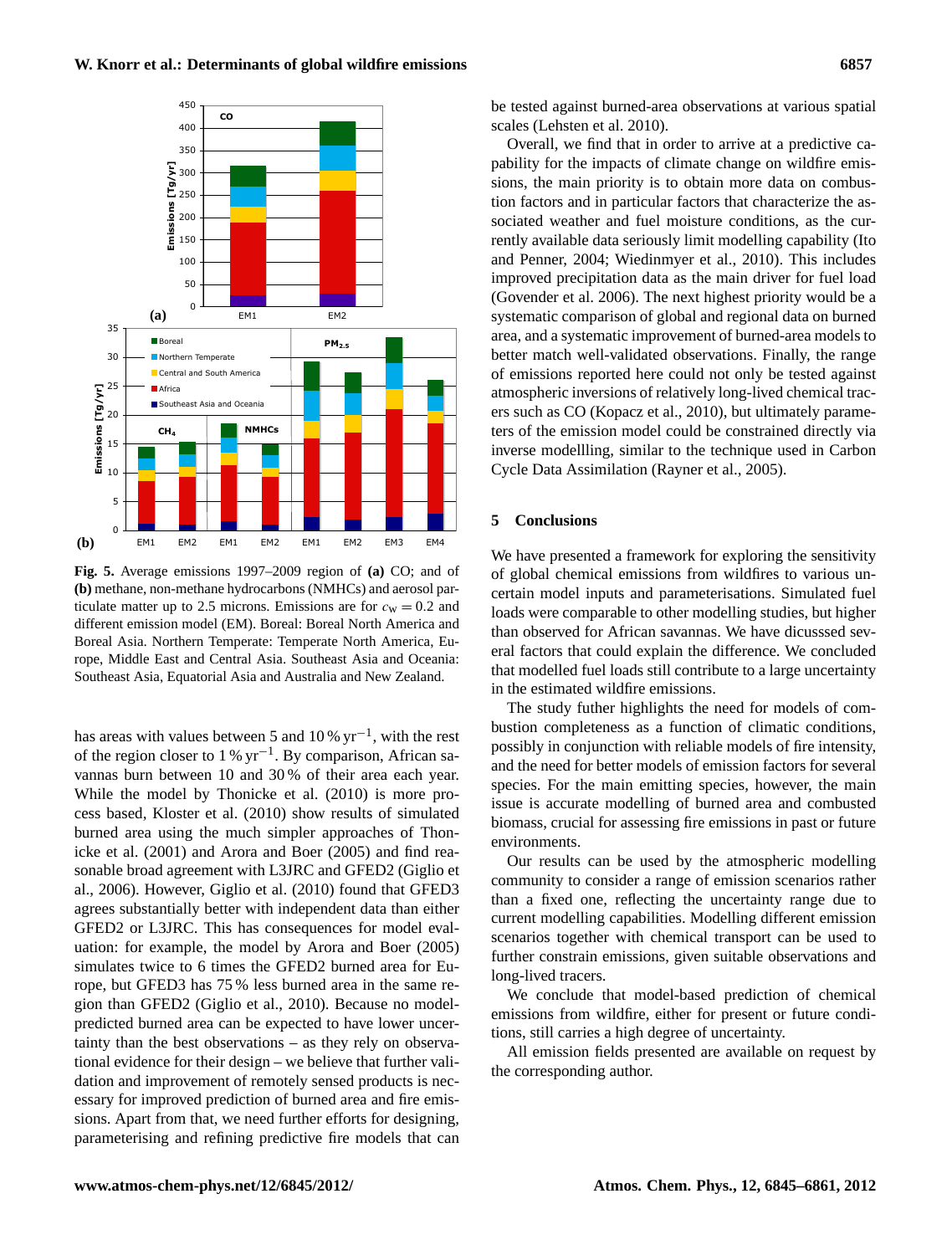

**Fig. A1.** Models of Modified Combustion Efficiency (MCE) against fuel ratio according to Ward et al. (1996) and derived as in the main text, as well as measured MCE by Ward et al. (1996) versus fuel ratio for either fuel present before the fire, or fuel consumed during the fire. The Ward et al model is a function of the fuel ratio of the fuel present, the linear MCE model derived here a function of the fuel ratio of the fuel consumed. The fuel ratio is defined as the amount of grass fuel (live grass and grass litter) divided by total fuel amount (including non-grass debris).



**Fig. A2.** GFED regions as used in this study (from Giglio et al., 2010).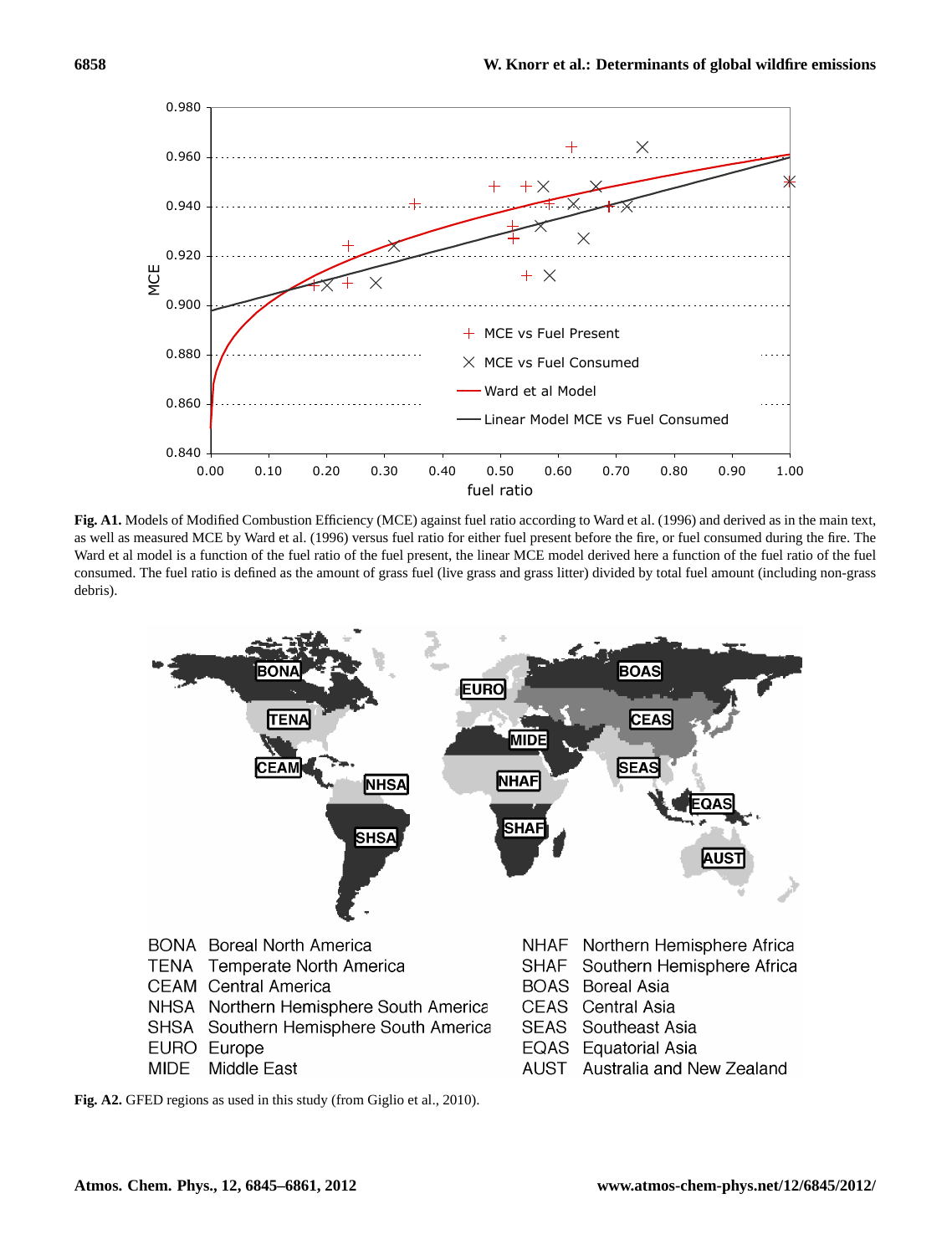*Acknowledgements.* This work was supported by EU contracts 265148 (Pan-European Gas-Aerosol-climate interation Study, PEGASOS), and 243888 (Forest fires under climate, social and economic changes in Europe, the Mediterranean and other fireaffected areas of the world, FUME). The authors would like to thank Claire Granier for suggestions on which chemical species to include, and two anonymous reviewers for their critical comments, which we believe have helped to greatly improve the manuscript.

### Edited by: K. Carslaw

#### **References**

- Andreae, M. O. and Merlet, P.: Emission of trace gases and aerosols from biomass burning, Global Biogeochem. Cy., 15, 955–966, 2001.
- Arneth, A., Harrison, S. P., Zaehle, S., Tsigaridis, K., Menon, S., Bartlein, P. J., Feichter, J., Korhola, A., Kulmala, M., O'Donnell, D., Schurgers, G., Sorvari, S., and Vesala, T.: Terrestrial biogeochemical feedbacks in the climate system, Nat. Geosci., 3, 525– 532, [doi:10.1038/Ngeo905,](http://dx.doi.org/10.1038/Ngeo905) 2010.
- Arora, V. K. and Boer, G. J.: Fire as an interactive component of dynamic vegetation models, J. Geophys. Res., 110, G02008, [doi:10.1029/2005jg000042,](http://dx.doi.org/10.1029/2005jg000042) 2005.
- Boschetti, L. and Roy, D. P.: Strategies for the fusion of satellite fire radiative power with burned area data for fire radiative energy derivation, J. Geophys. Res., 114, D20302, [doi:10.1029/2008jd011645,](http://dx.doi.org/10.1029/2008jd011645) 2009.
- Bowman, D. M. J. S., Balch, J. K., Artaxo, P., Bond, W. J., Carlson, J. M., Cochrane, M. A., D'Antonio, C. M., DeFries, R. S., Doyle, J. C., Harrison, S. P., Johnston, F. H., Keeley, J. E., Krawchuk, M. A., Kull, C. A., Marston, J. B., Moritz, M. A., Prentice, I. C., Roos, C. I., Scott, A. C., Swetnam, T. W., van der Werf, G. R., and Pyne, S. J.: Fire in the Earth System, Science, 324, 481–484, [doi:10.1126/Science.1163886,](http://dx.doi.org/10.1126/Science.1163886) 2009.
- Chang, D. and Song, Y.: Comparison of L3JRC and MODIS global burned area products from 2000 to 2007, J. Geophys. Res-Atmos., 114, D16106, [doi:10.1029/2008jd011361,](http://dx.doi.org/10.1029/2008jd011361) 2009.
- de Groot, W. J., Pritchard, J. M., and Lynham, T. J.: Forest floor fuel consumption and carbon emissions in Canadian boreal forest fires, Can. J. Forest. Res., 39, 367–382, [doi:10.1139/X08-19,](http://dx.doi.org/10.1139/X08-19) 2009.
- Duncan, B. N., Martin, R. V., Staudt, A. C., Yevich, R., and Logan, J. A.: Interannual and seasonal variability of biomass burning emissions constrained by satellite observations, J. Geophys. Res., 108, 4100, [doi:10.1029/2002jd002378,](http://dx.doi.org/10.1029/2002jd002378) 2003.
- Ellicott, E., Vermote, E., Giglio, L., and Roberts, G.: Estimating biomass consumed from fire using MODIS FRE, Geophys. Res. Let., 36, L13401, [doi:10.1029/2009gl038581,](http://dx.doi.org/10.1029/2009gl038581) 2009.
- Etheridge, D. M., Steele, L. P., Langenfelds, R., and Francey, R. J.: Natural and anthropogenic changes in atmospheric  $CO<sub>2</sub>$  over the last 1000 years from air in Antarctic ice and firn, J. Geophys. Res., 101, 4115–4128, 1996.
- Friedl, M. A., McIver, D. K., Hodges, J. C. F., Zhang, X. Y., Muchoney, D., Strahler, A. H., Woodcock, C. E., Gopal, S., Schneider, A., Cooper, A., Baccini, A., Gao, F., and Schaaf, C.: Global land cover mapping from MODIS: algorithms and early results, Remote Sens. Environ., 83, 287–302, 2002.
- Grégoire, J. M., Tansey, K., and Silva, J. M. N.: The GBA2000 initiative: developing a global burnt area database from SPOT-VEGETATION imagery, Int. J. Remote Sens., 24, 1369–1376, [doi:10.1080/0143116021000044850,](http://dx.doi.org/10.1080/0143116021000044850) 2003.
- Giglio, L., van der Werf, G. R., Randerson, J. T., Collatz, G. J., and Kasibhatla, P.: Global estimation of burned area using MODIS active fire observations, Atmos. Chem. Phys., 6, 957– 974, [doi:10.5194/acp-6-957-2006,](http://dx.doi.org/10.5194/acp-6-957-2006) 2006.
- Giglio, L., Randerson, J. T., van der Werf, G. R., Kasibhatla, P. S., Collatz, G. J., Morton, D. C., and DeFries, R. S.: Assessing variability and long-term trends in burned area by merging multiple satellite fire products, Biogeosciences, 7, 1171–1186, [doi:10.5194/bg-7-1171-2010,](http://dx.doi.org/10.5194/bg-7-1171-2010) 2010.
- Gobron, N., Pinty , B., Melin, F., Taberner , M., Verstraete, M. M., Robustelli, M., and Widlowski, J.-L.: Evaluation of the MERIS/ENVISAT FAPAR product, Adv. Space Res., 39, 105– 115, 2007.
- Govaerts, Y., Pereira, J. M., Pinty, B., and Mota, B.: Impact of fires on surface albedo dynamics over the African continent, J. Geophys. Res., 107, 4629, doi:4610.1029/2002JD002388, 2002.
- Govender, N., Trollope, W. S. W., and Van Wilgen, B. W.: The effect of fire season, fire frequency, rainfall and management on fire intensity in savanna vegetation in South Africa, J. Appl. Ecol., 43, 748–758, [doi:10.1111/J.1365-2664.2006.01184.X,](http://dx.doi.org/10.1111/J.1365-2664.2006.01184.X) 2006.
- Hoelzemann, J. J., Schultz, M. G., Brasseur, G. P., Granier, C., and Simon, M.: Global Wildland Fire Emission Model (GWEM): Evaluating the use of global area burnt satellite data, J. Geophys. Res., 109, D14S04, [doi:10.1029/2003jd003666,](http://dx.doi.org/10.1029/2003jd003666) 2004.
- Ito, A. and Penner, J. E.: Global estimates of biomass burning emissions based on satellite imagery for the year 2000, J. Geophys. Res., 109, D14S05, [doi:10.1029/2003jd004423,](http://dx.doi.org/10.1029/2003jd004423) 2004.
- Janhäll, S., Andreae, M. O., and Pöschl, U.: Biomass burning aerosol emissions from vegetation fires: particle number and mass emission factors and size distributions, Atmos. Chem. Phys., 10, 1427–1439, [doi:10.5194/acp-10-1427-2010,](http://dx.doi.org/10.5194/acp-10-1427-2010) 2010.
- Jones, P. D. and Harris, I.: CRU Time Series (TS) high resolution gridded datasets, NCAS British Atmospheric Data Centre, 2011.
- Keeling, C. D., Whorf, T. P., Wahlen, M., and Vanderplicht, J.: Interannual extremes in the rate of rise of carbon dioxide since 1980, Nature, 375, 666–670, 1995.
- Kloster, S., Mahowald, N. M., Randerson, J. T., Thornton, P. E., Hoffman, F. M., Levis, S., Lawrence, P. J., Feddema, J. J., Oleson, K. W., and Lawrence, D. M.: Fire dynamics during the 20th century simulated by the Community Land Model, Biogeosciences, 7, 1877–1902, [doi:10.5194/Bg-7-1877-2010,](http://dx.doi.org/10.5194/Bg-7-1877-2010) 2010.
- Kopacz, M., Jacob, D. J., Fisher, J. A., Logan, J. A., Zhang, L., Megretskaia, I. A., Yantosca, R. M., Singh, K., Henze, D. K., Burrows, J. P., Buchwitz, M., Khlystova, I., McMillan, W. W., Gille, J. C., Edwards, D. P., Eldering, A., Thouret, V., and Nedelec, P.: Global estimates of CO sources with high resolution by adjoint inversion of multiple satellite datasets (MOPITT, AIRS, SCIAMACHY, TES), Atmos. Chem. Phys., 10, 855–876, [doi:10.5194/acp-10-855-2010,](http://dx.doi.org/10.5194/acp-10-855-2010) 2010.
- Langenfelds, R. L., Francey, R. J., Pak, B. C., Steele, L. P., Lloyd, J., Trudinger, C. M., and Allison, C. E.: Interannual growth rate variations of atmospheric CO<sub>2</sub> and its  $\delta^{13}$ C, H<sub>2</sub>, CH<sub>4</sub>, and CO between 1992 and 1999 linked to biomass burning, Global Biogeochem. Cy., 16, 1048–1069, 2002.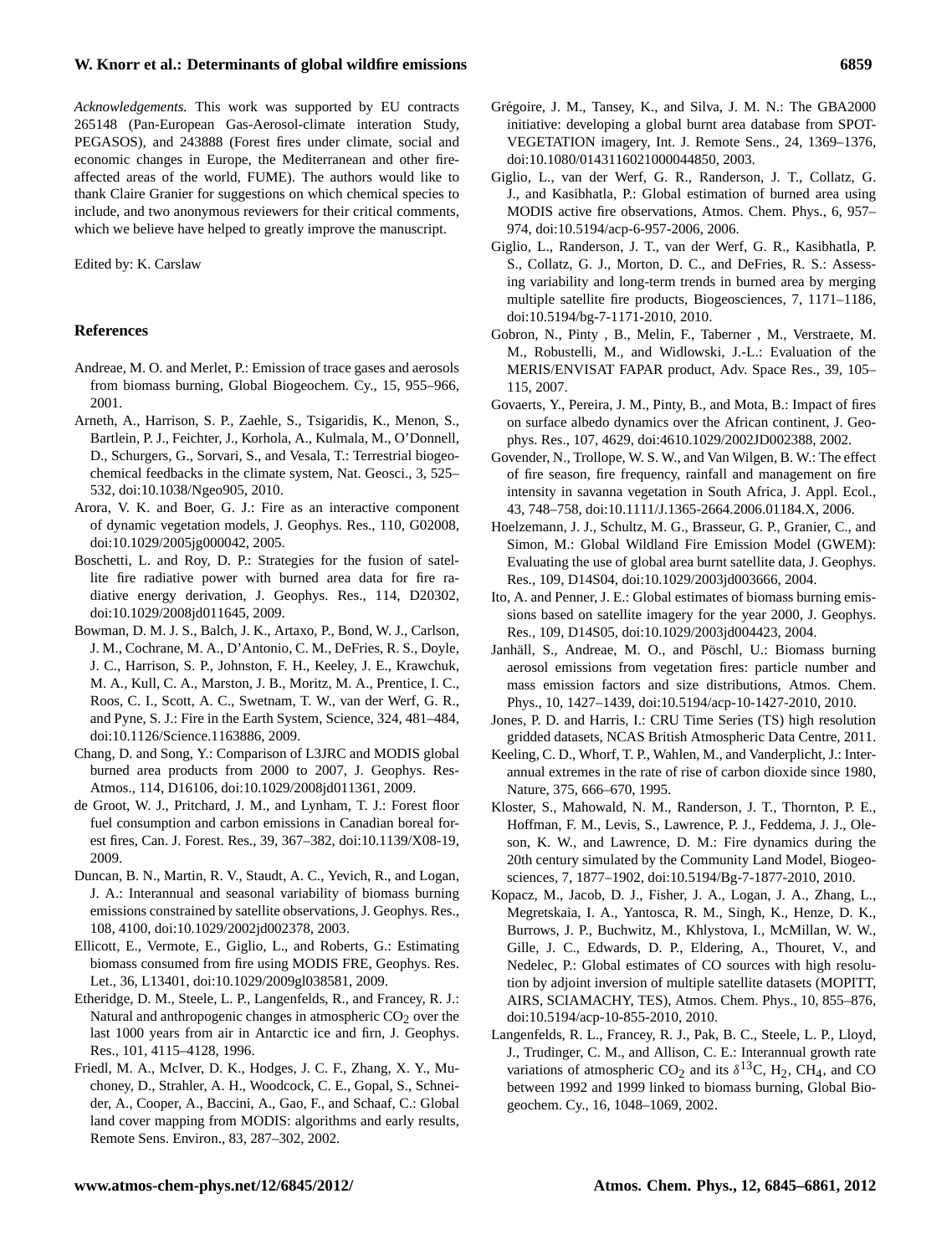- Langmann, B., Duncan, B., Textor, C., Trentmann, J., and van der Werf, G. R.: Vegetation fire emissions and their impact on air pollution and climate, Atmos. Environ., 43, 107–116, 2009.
- Lehsten, V., Tansey, K., Balzter, H., Thonicke, K., Spessa, A., Weber, U., Smith, B., and Arneth, A.: Estimating carbon emissions from African wildfires, Biogeosciences, 6, 349–360, [doi:10.5194/bg-6-349-2009,](http://dx.doi.org/10.5194/bg-6-349-2009) 2009.
- Lehsten, V., Harmand, P., Palumbo, I., and Arneth, A.: Modelling burned area in Africa, Biogeosciences, 7, 3199–3214, [doi:10.5194/Bg-7-3199-20,](http://dx.doi.org/10.5194/Bg-7-3199-2010) 2010.
- Matson, M. and Dozier, J.: Identification of Subresolution High-Temperature Sources Using a Thermal Ir Sensor, Photogramm. Eng. Rem. S, 47, 1311–1318, 1981.
- Mieville, A., Granier, C., Liousse, C., Guillaume, B., Mouillot, F., Lamarque, J. F., Grégoire, J. M., and Petron, G.: Emissions of gases and particles from biomass burning during the 20th century using satellite data and an historical reconstruction, Atmos. Environ., 44, 1469–1477, 2010.
- Mitchell, T. D. and Jones, P. D.: An improved method for constructing a database of monthly climate observations and associated high-resolution grids, Int. J. Climatol., 25, 693–712, 2005.
- Mouillot, F. and Field, C. B.: Fire history and the global carbon budget: a 1 degrees  $\times$  1 degrees fire history reconstruction for the 20th century, Glob. Change Biol., 11, 398–420, [doi:10.1111/J.1365- 2486.2005.00920.X,](http://dx.doi.org/10.1111/J.1365-2486.2005.00920.X) 2005.
- Mutlu, M., Popescu, S. C., Stripling, C., and Spencer, T.: Mapping surface fuel models using lidar and multispectral data fusion for fire behavior, Remote Sens. Environ., 112, 274–285, 2008.
- Page, S. E., Siegert, F., Rieley, J. O., Boehm, H.-D. V., Jayak, A., and Limink, S.: The amount of carbon released from peat and forest fires in Indonesia during 1997, Nature, 420, 61–65, 2002.
- Prentice, I. C., Kelley, D. I., Foster, P. N., Friedlingstein, P., Harrison, S. P., and Bartlein, P. J.: Modeling fire and the terrestrial carbon balance, Global Biogeochem. Cy., 25, GB3005, [doi:10.1029/2010gb003906,](http://dx.doi.org/10.1029/2010gb003906) 2011.
- Ragland, K. W. and Aerts, D. J.: Properties of wood for combustion analysis, Bioresource Technol., 37, 161–168, 1991.
- Ramankutty, N. and Foley, J. A.: Estimating historical changes in global land cover: Croplands from 1700 to 1992, Global Biogeochem. Cy., 13, 997–1027, 1999.
- Rayner, P. J., Scholze, M., Knorr, W., Kaminski, T., Giering, R., and Widmann, H.: Two decades of terrestrial carbon fluxes from a Carbon Cycle Data Assimilation System (CCDAS), Global Biogeochem. Cy., 19, GB2026, [doi:10.1029/2004GB002254,](http://dx.doi.org/doi:10.1029/2004GB002254) 2005.
- Roy, D. P. and Boschetti, L.: Southern Africa Validation of the MODIS, L3JRC, and GlobCarbon Burned-Area Products, IEEE Trans Geosci Remote, 47, 1032–1044, [doi:10.1109/Tgrs.2008.2009000](http://dx.doi.org/10.1109/Tgrs.2008.2009000) , 2009.
- Roy, D. P., Jin, Y., Lewis, P. E., and Justice, C. O.: Prototyping a global algorithm for systematic fire-affected area mapping using MODIS time series data, Remote Sens. Eviron., 97, 137–162, 2005.
- Saatchi, S., Halligan, K., Despain, D. G., and Crabtree, R. L.: Estimation of forest fuel load from radar remote sensing, IEEE Transactions of Geoscience and Remote Sensing, 45, 1726– 1739, 2007.
- Schultz, M. G.: On the use of ATSR fire count data to estimate the seasonal and interannual variability of vegetation fire emissions, Atmos. Chem. Phys., 2, 387–395, [doi:10.5194/acp-2-387-2002,](http://dx.doi.org/10.5194/acp-2-387-2002)

2002.

- Schultz, M. G., Heil, A., Hoelzemann, J. J., Spessa, A., Thonicke, K., Goldammer, J. G., Held, A. C., Pereira, J. M. C., and van het Bolscher, M.: Global wildland fire emissions from 1960 to 2000, Global Biogeochem. Cy., 22, GB2002, [doi:10.1029/2007gb003031,](http://dx.doi.org/10.1029/2007gb003031) 2008.
- Seiler, W. and Crutzen, P. J.: Estimates of Gross and Net Fluxes of Carbon between the Biosphere and the Atmosphere from Biomass Burning, Clim. Change, 2, 207–247, 1980.
- Shea, R. W., Shea, B. W., Kauffman, J. B., Ward, D. E., Haskins, C. I., and Scholes, M. C.: Fuel biomass and combustion factors associated with fires in savanna ecosystems of South Africa and Zambia, J. Geophys. Res., 101, 23551–23568, 1996.
- Simon, M., Plummer, S., Fierens, F., Hoelzemann, J. J., and Arino, O.: Burnt area detection at global scale using ATSR-2: The GLOBSCAR products and their qualification, J. Geophys. Res., 109, D14S02, [doi:10.1029/2003jd003622,](http://dx.doi.org/10.1029/2003jd003622) 2004.
- Sitch, S., Smith, B., Prentice, I. C., Arneth, A., Bondeau, A., Cramer, W., Kaplan, J. O., Levis, S., Lucht, W., Sykes, M. T., Thonicke, K., and Venevsky, S.: Evaluation of ecosystem dynamics, plant geography and terrestrial carbon cycling in the LPJ dynamic global vegetation model, Glob. Change Biol., 9, 161–185, 2003.
- Smith, B., Prentice, C., and Sykes, M.: Representation of vegetation dynamics in modelling of terrestrial ecosystems: comparing two contrasting approaches within European climate space, Global Ecol. Biogeogr., 10, 621–637, 2001.
- Stocks, B. J. and Kauffman, J. B.: Biomass consumption and behavior of wildland fires in boreal, temperate, and tropical ecosystems: parameters necessary to interpret historic fire regimes and future fire scenarios, in: Sediment Records of Biomass Burning and Global Change, edited by: Clark, J. S., Cachier, H., Goldammer, J. G., and Stocks, B. J., NATO ASI Series, Springer-Verlag, Berlin, Germany, 169–188, 1997.
- Tansey, K., Grégoire, J. M., Defourny, P., Leigh, R., Pekel, J. F. O., van Bogaert, E., and Bartholome, E.: A new, global, multiannual (2000–2007) burnt area product at 1 km resolution, Geophys. Res. Lett., 35, L01401, [doi:10.1029/2007gl031567,](http://dx.doi.org/10.1029/2007gl031567) 2008.
- Thonicke, K., Venevsky, S., Sitch, S., and Cramer, W.: The role of fire disturbance for global vegetation dynamics: coupling fire into a Dynamic Global Vegetation Model, Global Ecol. Biogeogr., 10, 661–677, 2001.
- Thonicke, K., Spessa, A., Prentice, I. C., Harrison, S. P., Dong, L., and Carmona-Moreno, C.: The influence of vegetation, fire spread and fire behaviour on biomass burning and trace gas emissions: results from a process-based model, Biogeosciences, 7, 1991–2011, [doi:10.5194/bg-7-1991-2010,](http://dx.doi.org/10.5194/bg-7-1991-2010) 2010.
- van der Werf, G. R., Randerson, J. T., Giglio, L., Collatz, G. J., Kasibhatla, P. S., and Arellano Jr., A. F.: Interannual variability in global biomass burning emissions from 1997 to 2004, Atmos. Chem. Phys., 6, 3423–3441, [doi:10.5194/acp-6-3423-2006,](http://dx.doi.org/10.5194/acp-6-3423-2006) 2006.
- van der Werf, G. R., Randerson, J. T., Giglio, L., Collatz, G. J., Mu, M., Kasibhatla, P. S., Morton, D. C., DeFries, R. S., Jin, Y., and van Leeuwen, T. T.: Global fire emissions and the contribution of deforestation, savanna, forest, agricultural, and peat fires (1997– 2009), Atmos. Chem. Phys., 10, 11707–11735, [doi:10.5194/acp-](http://dx.doi.org/10.5194/acp-10-11707-2010)[10-11707-2010,](http://dx.doi.org/10.5194/acp-10-11707-2010) 2010.